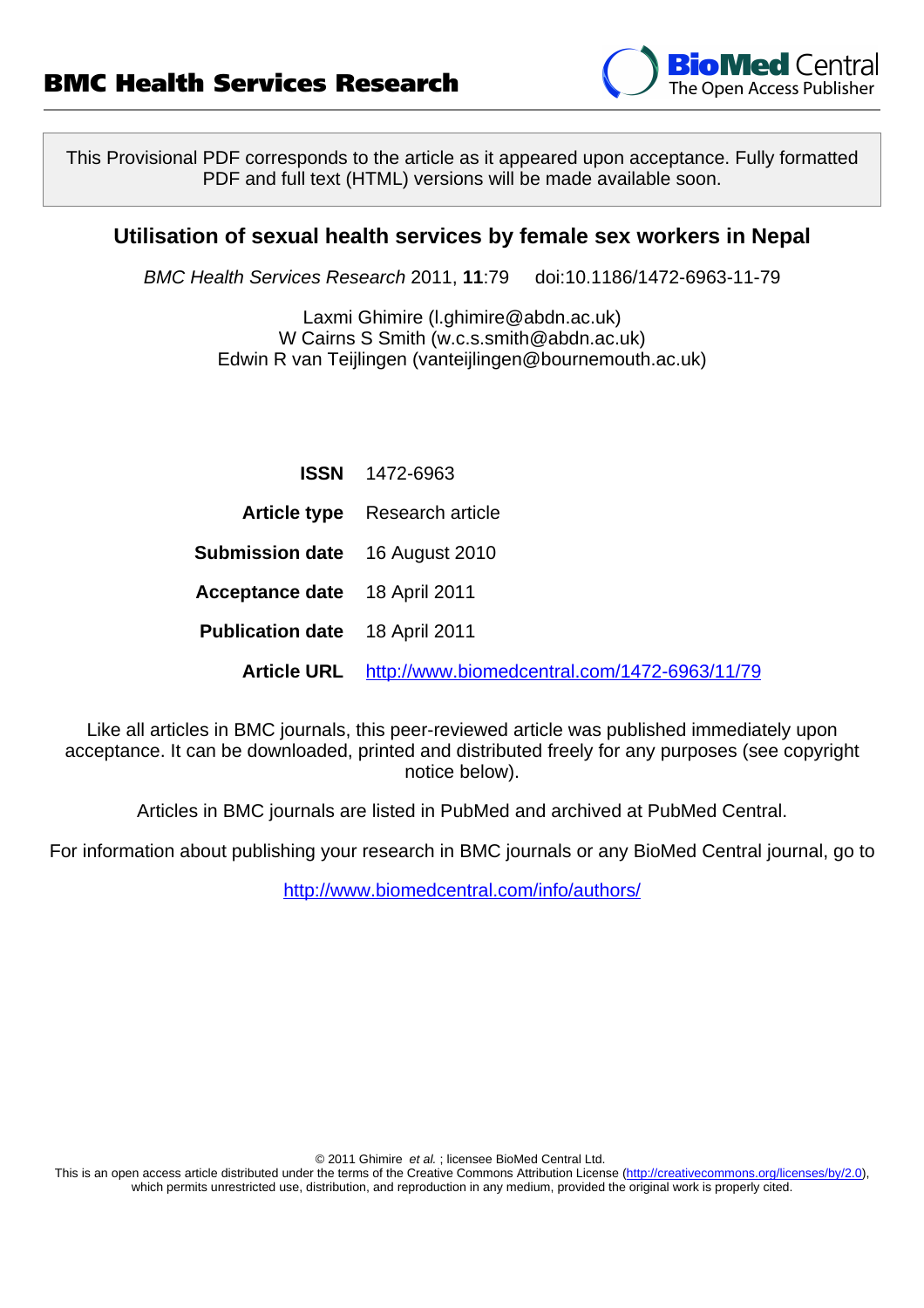# **Utilisation of sexual health services by female sex workers in Nepal**

Laxmi Ghimire<sup>1§</sup> W Cairns S Smith<sup>2</sup> Edwin R van Teijlingen<sup>3</sup>

<sup>1</sup>Laxmi Ghimire, Department of Public Health, School of Medicine, University of

Aberdeen, Aberdeen, AB25 2ZD, Scotland, UK

Tel: +44 (0)7412562417

<sup>2</sup>W Cairns S Smith OBE, Institute of Health Sciences, School of Medicine and Dentistry

University of Aberdeen, Aberdeen, AB25 2ZD, Scotland, UK,

Tel: +44-1224 553802, Fax: + 44 (0)1224 550925

<sup>3</sup>Edwin van Teijlingen, School of Health and Social Care, Bournemouth University Royal London House

Bournemouth, Dorset BH1 3LT, United Kingdom,

Tel:+44(0)1202 962794, Fax: +44 (0)1202 962131

<sup>§</sup>Corresponding author

Email Addresses:

LG: [l.ghimire@abdn.ac.uk](mailto:l.ghimire@abdn.ac.uk)

WCSS: [w.c.s.smith@abdn.ac.uk](mailto:w.c.s.smith@abdn.ac.uk)

ERvT: [vanteijlingen@bournemouth.ac.uk](mailto:vanteijlingen@bournemouth.ac.uk)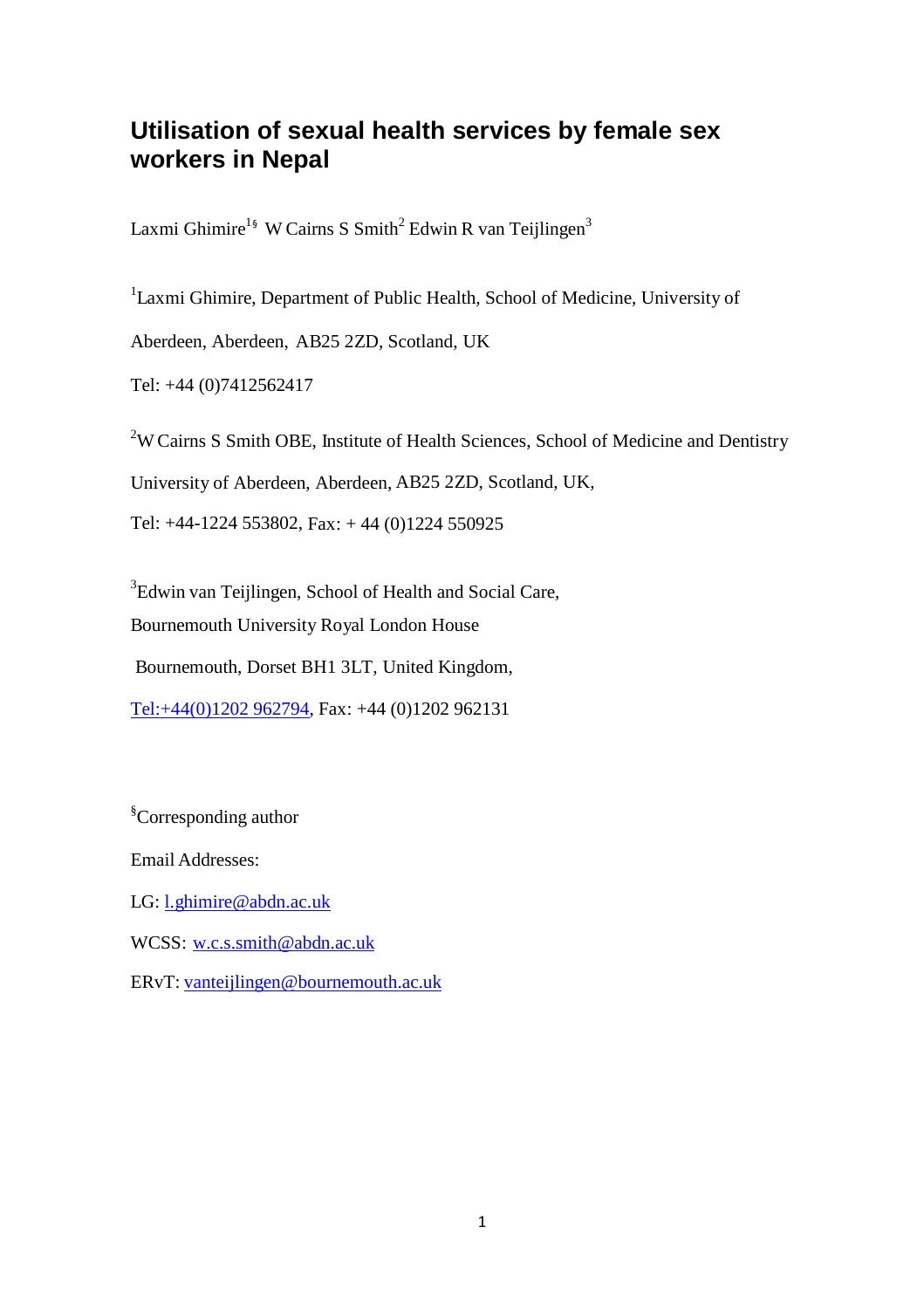# **Abstract**

#### **Background**

The Nepal Demographic Health Survey (NDHS) in 2006 showed that more than half (56%) of the women with sexually transmitted infections (STIs), including HIV, in Nepal sought sexual health services. There is no such data for female sex workers (FSWs) and the limited studies on this group suggest they do not even use routine health services. This study explores FSWs use of sexual health services and the factors associated with their use and non-use of services.

#### **Methods**

Thisstudy aimed to explore the factors associated with utilisation of sexual health services byFSWs in the Kathmandu Valley of Nepal, and it used a mixed-method approach consisting of an interviewer administered questionnaire-based survey and in-depth interviews.

### **Results**

The questionnaire survey, completed with 425 FSWs, showed that 90% FSWs selfreported sickness, and (30.8%) reported symptoms of STIs. A quarter (25%) of those reporting STIs had never visited any health facilities especially for sexual health services preferring to use non-governmental clinics (72%), private clinics (50%), hospital (27%) and health centres (13%). Multiple regression analysis showed that separated, married and street- based FSWs were more likely to seek health services from the clinics or hospitals. In- depth interviews with 15 FSWs revealed that FSWs perceived that personal, structural and socio-cultural barriers, such as inappropriate clinic opening hours, discrimination, the judgemental attitude of the service providers, lack of confidentiality, fear of public exposure, and higher fees for the services as barriers to their access and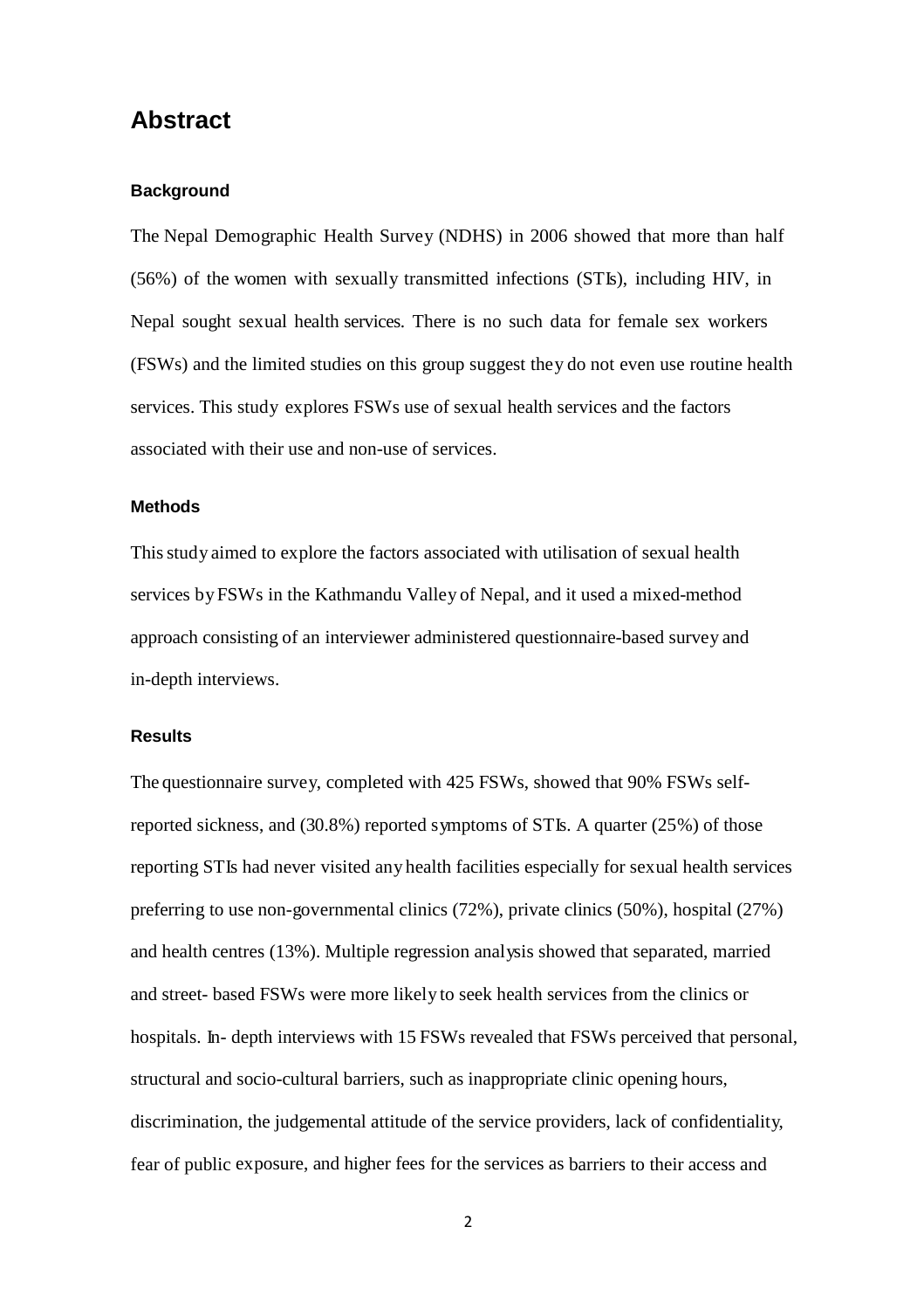utilisation of sexual health services.

### **Conclusion**

FSWs have limited access to information and to health services, and operate under personal, structural and socio-cultural constraints. The 'education' to change individual behaviour, health worker and community perceptions, as well as the training of the health workers, is necessary.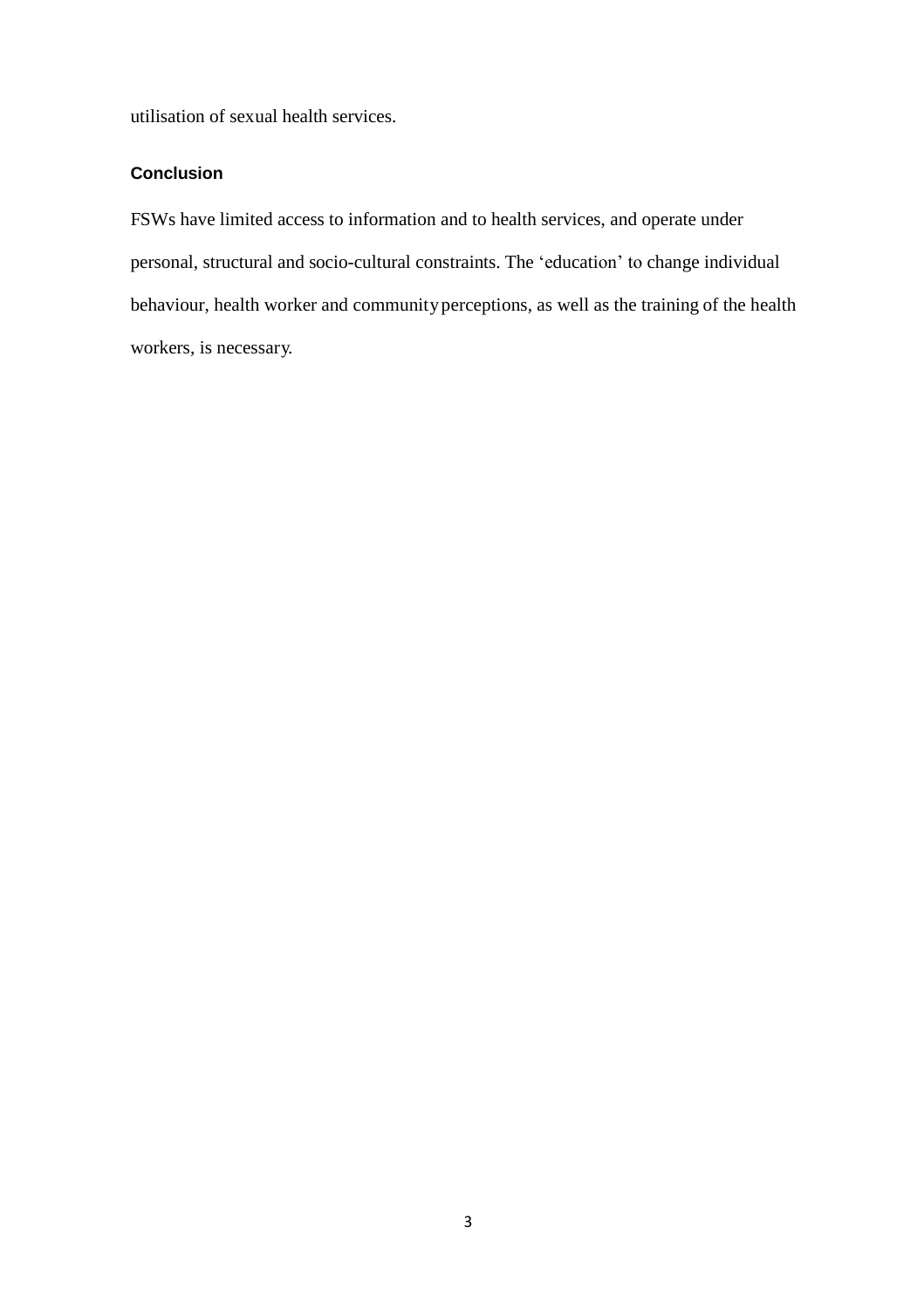# **Background**

HIV is considered as an important STI. The available data on HIV from Nepal indicates that there was a sharp increased in the number of new infections starting in 1996. HIV prevalence among FSWs in Kathmandu Valley was less than 1% in 1995- 96 and gradually increased to 2.7% in 1996-97 [1]. The reasons for the increase are attributed to the increased awareness on the part of the FSWs and the general population about HIV and STIs and an increase in the number of service sites. It is estimated that Kathmandu Valley, has 5,000 to 7,000 FSWs, 20% of the total 25,000 to 35,000 FSWs in Nepal [2].

Due to discrimination and stigma and the absence of a systematic recording and reporting system in the health facilities, HIV case reporting is said to be low in Nepal. The reported HIV prevalence among FSWs was 1.8% in 2007 and was reported to be 5.6% in 2009 [3]. The HIV prevalence among the street-based FSWs was reported to have increased to 16% in 1997-98 and 17.1% in 1999-2000 [4]. It declined to 1.4% for both the street-based and establishment-based FSWs in 2004 due to the focused health programme for this target group [5]. The Integrated Biological and Behavioural Surveillance (IBBS) survey in 2009 showed that HIV prevalence among FSWs in Nepal was 2.3% [1]. It is said that a high number of women entered sex work due to the political upheaval, particularly after 2000, and this 'diluting' of the population of FSWs may be the reason for the dramatic fall. The overall prevalence of HIV in the adult population in Nepal is 0.49%, and it is over five percent among injecting drug users (IDUs). The overall prevalence of HIV is a challenge for Nepal to meet the Millennium Development Goal of halting and reversing the prevalence of HIV by 2015.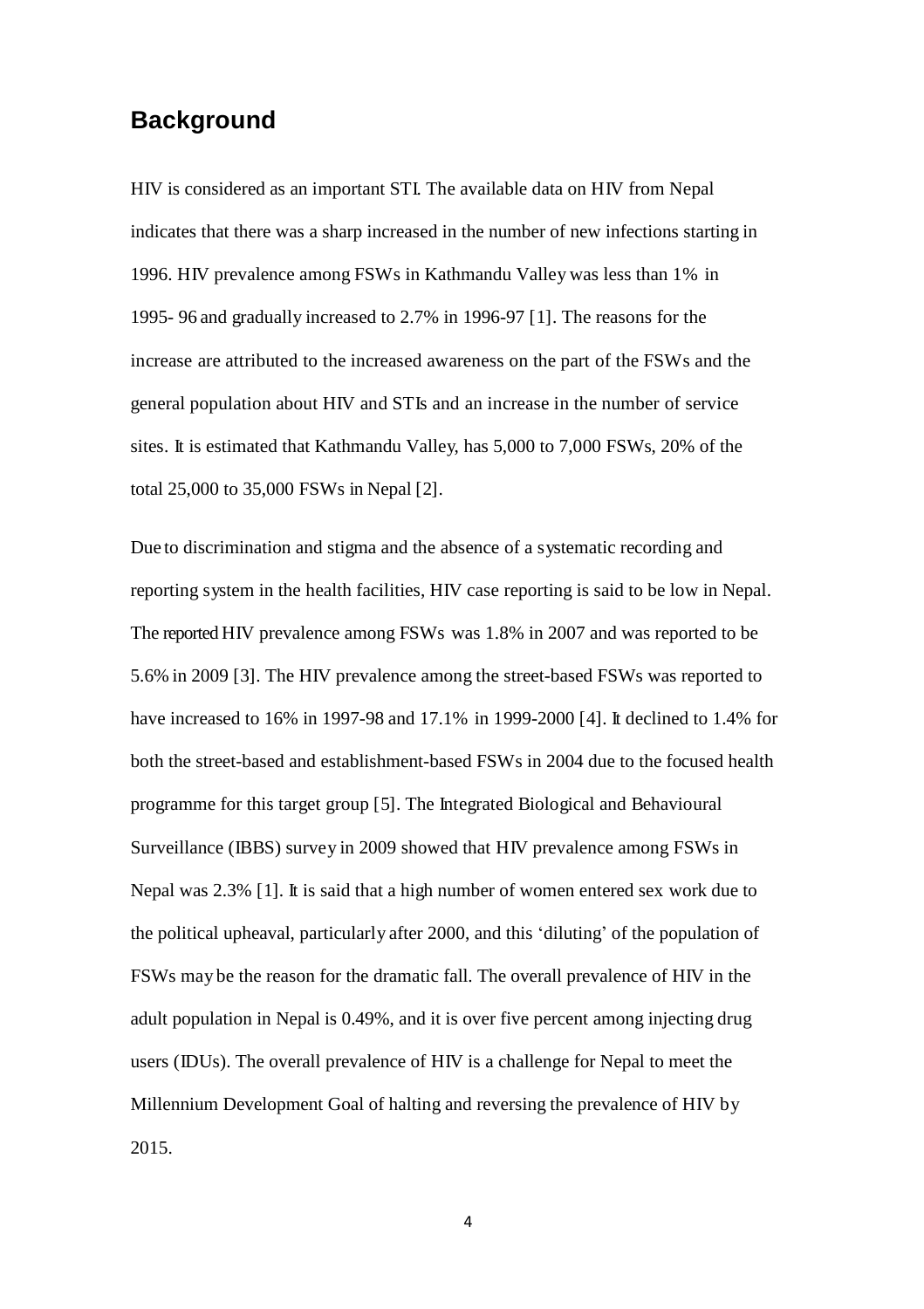The syphilis prevalence rates among women in the Beri Zonal Hospital, Nepalgunj and Mahakali Zonal Hospital, Mahendranagar in 2000 were 2% and 1.3% respectively and 4.4% of men had positive results for any STI compared to 7% among the female patients [6]. A similar studydone among women by Save the Children US in Kailali District showed 30.6% had sexually transmitted infections (STIs), with an active STI rate of 14% [7]. National data on STIs among Nepali rural women showed a 2.3% prevalence of gonorrhoea, chlamydia and others types of curable STIs [8]. The Nepal Demographic Health Survey (NDHS) in 2006 reported 0.4% women age between 15 to 49 years old self-reported genital discharge and 7.4% women reported sores or ulcers [9]. However, 56% of these women with STIs did not seek any advice or treatment from clinics, hospitals or private doctors or other health workers.

Utilisation of general health services bywomen, such as antenatal checks (44%) and child birth (19%), is low in Nepal [9]. FSWs do not use routine health services appropriately [10]. There may be barriers on both the supply and demand side of sexual health services FSWs and many factors such as individual, structural and socio-cultural factors for contribute to their low use of sexual health services. One of the reasons for poor rate of treatment-seeking for STIs could be due to the limited number of voluntary counselling and testing centres in Nepal, though they have been increased from 65 in 2004 to 126 in 2008. In Kathmandu, there are 11 voluntary counselling, testing and STI service sites [11].

Stigma attached to sex work is regarded as a barrier to the use of sexual health services and treatment [12]. FSWs are a highlymarginalised subgroup [13,14]. The barriers to Kathmandu FSWs using sexual health services and the barriers to accessing health care by them are unknown. There is a lack of information about FSWs own accounts of the sexual health services and their priorities. This study therefore aimed to look at the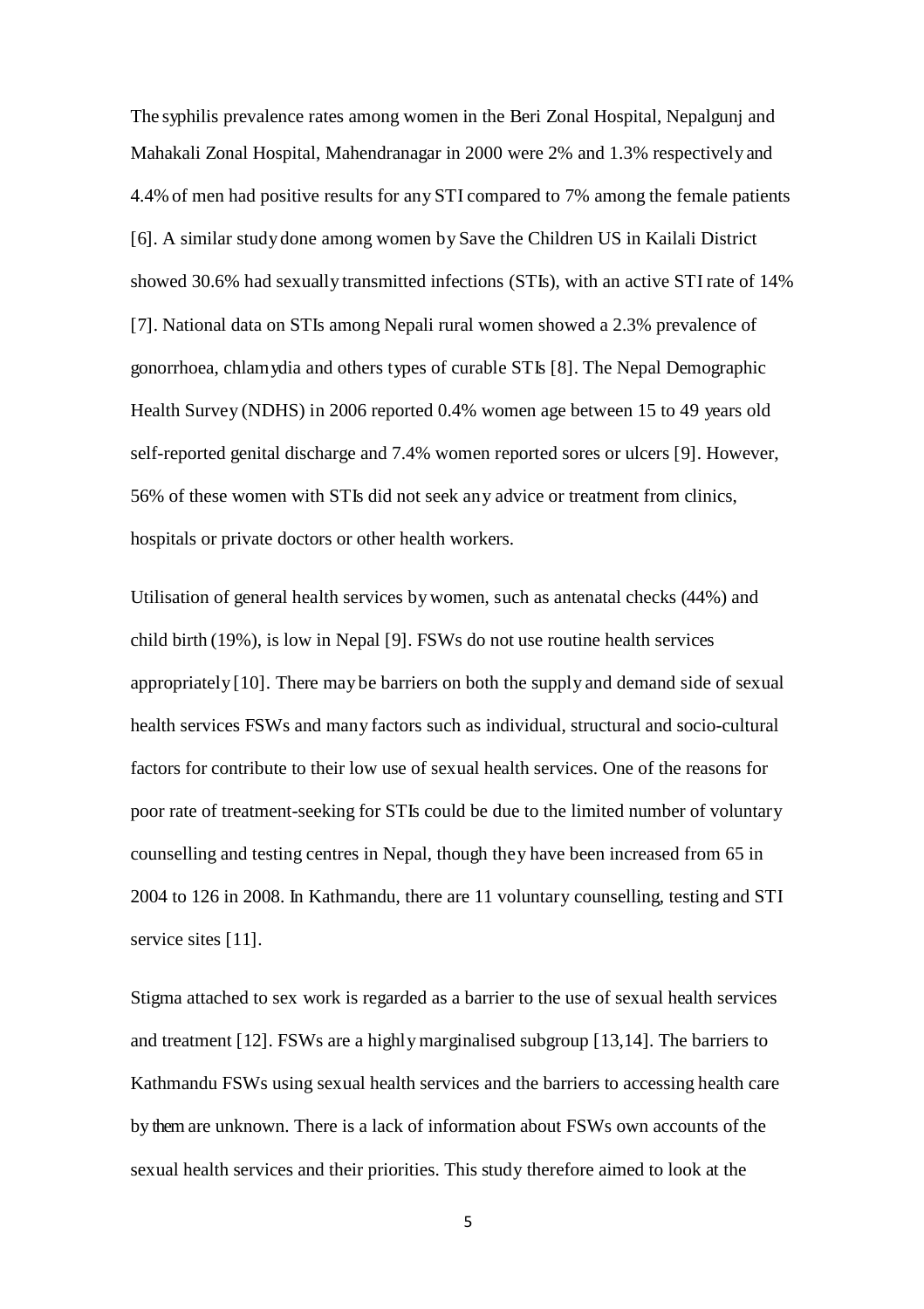factors that underline FSW's health seeking behaviours in Kathmandu Valley of Nepal.

# **Methods**

In this study, utilisation of sexual health services by the FSWs is based on the conceptual framework used by Anderson and Newman [15] for assessing the utilisation of medical care services by women. Therefore this study examined availability, accessibility, affordability, quality of services and individual or internal and servicerelated factors that are linked to the utilisation of sexual health services.

The study was conducted in 2006 among FSWs aged 17- 46 who had been involved in the sex trade in exchanging sex for money for at least six months prior to the survey. We combined a mixed-methods approach in two phases; a questionnaire survey followed by in-depth interviews. We also used a snowball-sampling technique based on a convenience sampling method [16] as FSWs are a hard-to-reach population [17]. We did not calculate a sample size because preparing a sampling frame of FSWs for random sampling and power calculation was not possible. Ethical approval was obtained from the Nepal Health Research Council (NHRC) in order to conduct this study and informed consent was properly taken from the FSWs before their interviews.

We used a pre-tested and structured questionnaire (adopted from FHI/Nepal) and in-depth interview guidelines to collect data. We established contacts with the FSWs through peer educators deployed by the non-governmental organisations (NGOs) as their programmes have reached FSWs in needy areas including in the Kathmandu Valley. A total of 425 FSWs completed the structured interviewer administered questionnaires while a sub-set of 15 FSWs from the questionnaire-based interviews voluntarily took part in the in-depth interviews. Six trained female and two male interviewers conducted questionnaire-based interviews. We involved two male interviewers as some FSWs, during the pilot study,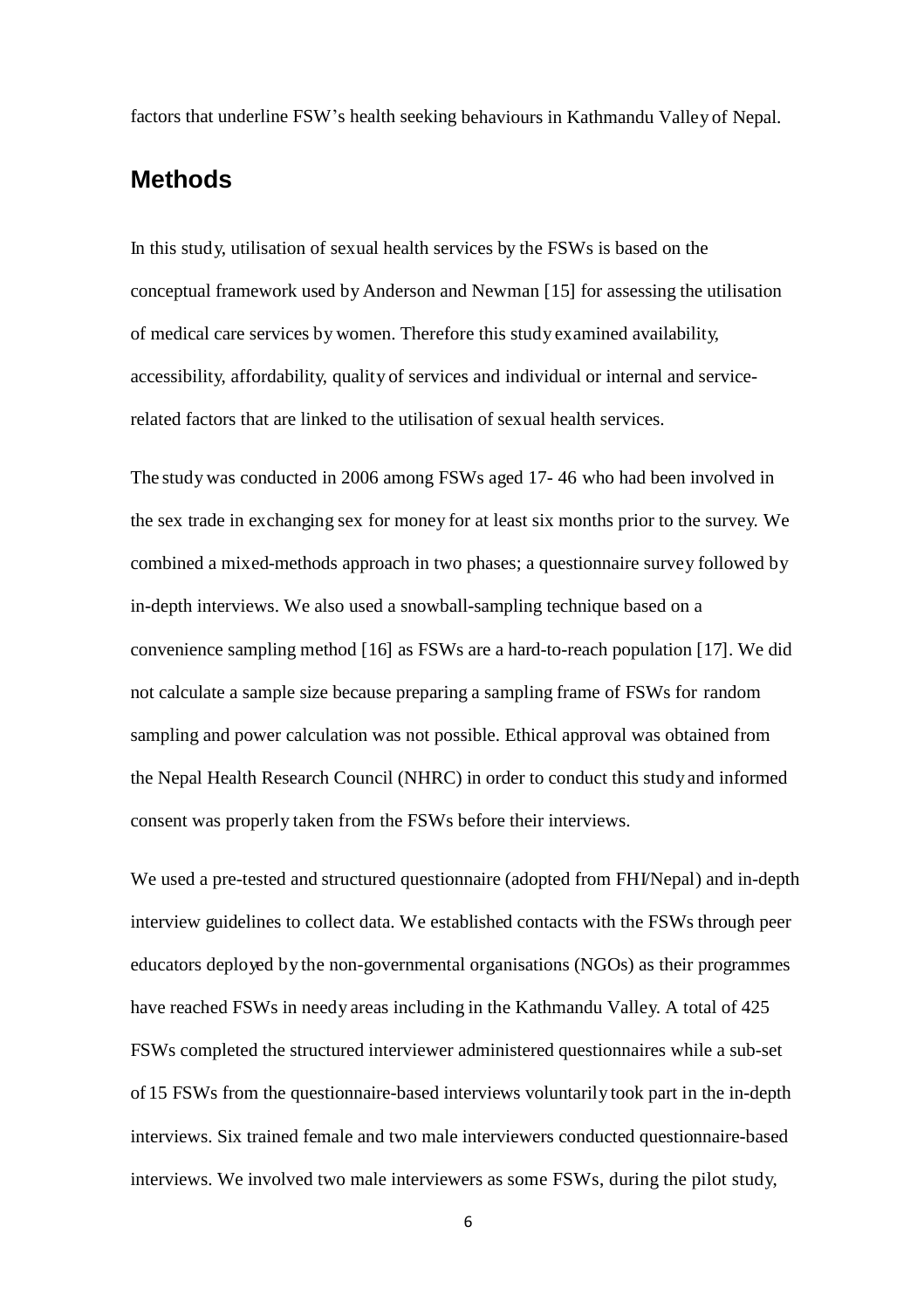suggested that they were more comfortable telling their personal histories to men rather than women. The first author undertook the in-depth interviews. The in-depth interviews were tape recorded and transcribed in notebooks. They were translated into English and thematically analysed [18]. Quantitative data obtained from the questionnaire survey was analysed by SPSS version 16.

### **Results**

#### **Characteristics of the FSWs**

A total of 425 FSWs from three cities in Kathmandu Valley participated in an interviewer administered questionnaire survey. The majority of FSWs were interviewed in the cities of Bhaktapur (55.3%) and Kathmandu (41.4%) and only 3% were interviewed in the city of Lalitpur. The ages of the respondents (FSWs) ranged from 15 to 46 years old with a mean age 26 years (Table 1).

FSWs are classified into three educational categories- illiterate (those who could not read and write), informal (those women who have education from out of school), primary education (grade 1-5) and secondary (grade 6-12) or above education (Table 1). [Table 1]

The 15 FSWs who participated in the in-depth interviews were aged between 19 and 42 years of age. The interviewees included six married, four separated, four single and one widowed, three were illiterate, seven literate and five had studied to grades 5-9.

#### **FSWs general health status**

Out of the 425 FSWs who took part in questionnaire-based survey, 380 FSWs reported sickness during the past 12 months and 30.8% reported STIsymptoms (see Table2). [Table 2]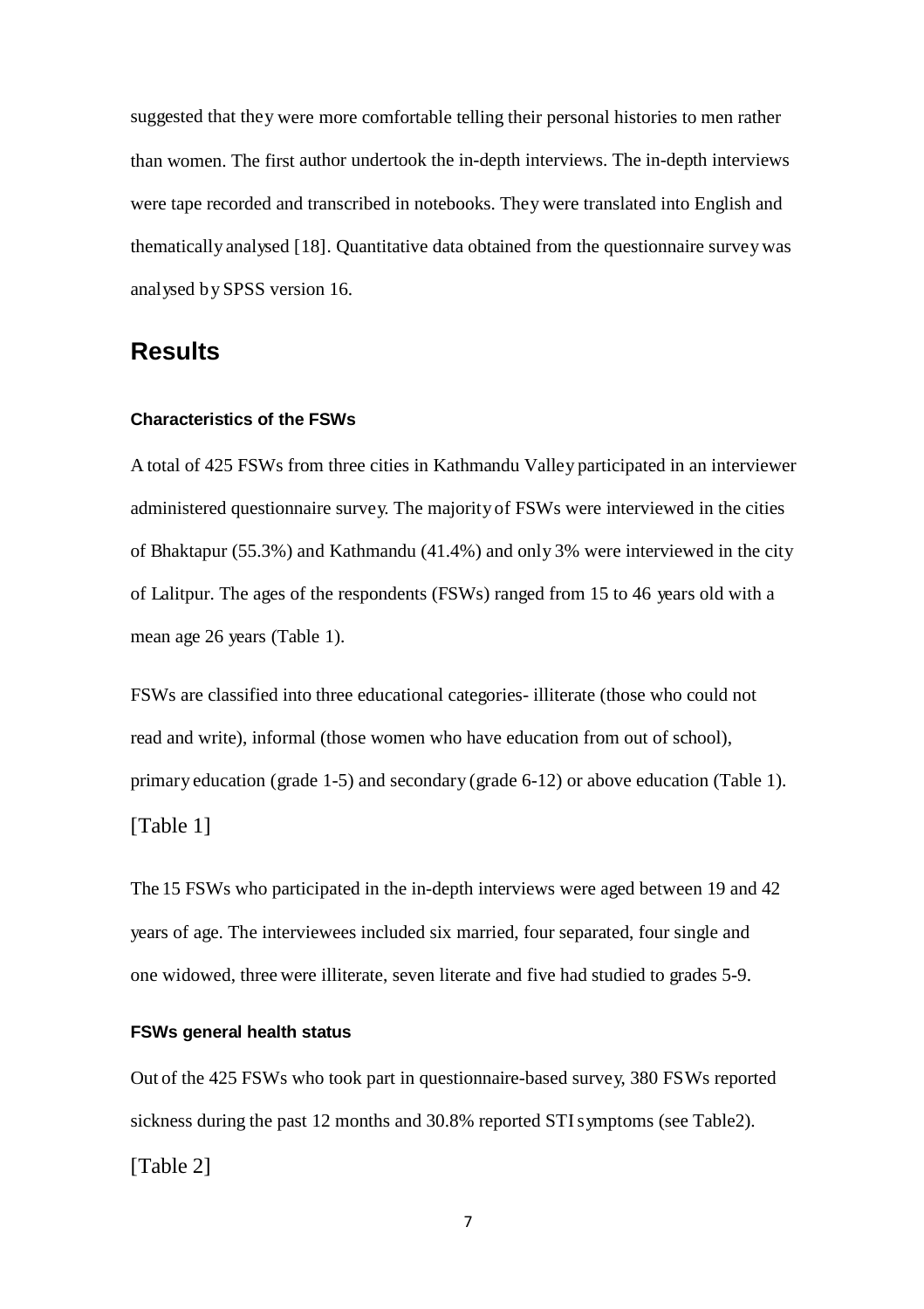When prompted more than half (58.1%) of the FSWs in the survey reported that they had experienced vaginal discharge or vaginal ulcers in the past 12 months. The proportion experiencing vaginal discharge increased significantly with age (see Table 3). [Table 3]

#### **Health Service Utilisation for STIs and HIV/AIDS**

The questionnaire-based survey showed that 25% of the FSWs had never visited health facilities for the treatment of STIs during their involvement as sex workers and 6% did not visit health facilities thinking that they did not require treatment for STIs. FSWs (21%) had never had a freely available voluntary blood test for HIV. Of the 296 FSWs who reported that they had visited health facilities, 72% visited NGO clinics, 50% private clinics, 27% hospitals and 13% health centres for the treatment of STIs.

#### **Factors underlying utilisation of sexual health services**

FSW's health seeking behaviour and the factors associated with utilisation of health services in this survey cover the four key components; availability; accessibility; affordability and acceptability( or quality of services) [19]. The findings are derived from analysis of the survey and the in-depth interviews.

#### *Distance of the clinic*

Availability is used to define the range of health care options that are suitable for the needs of the FSWs [19]. The health care options include public hospitals, private clinics, community NGOs, or other health care facilities which the FSWs can utilise when necessary as well as services for the specific use of FSWs such as family planning clinics and STIs clinics.

Female sex workers frequently reported that having local health services was not important for them as they preferred to visit clinics or hospitals in more distant places.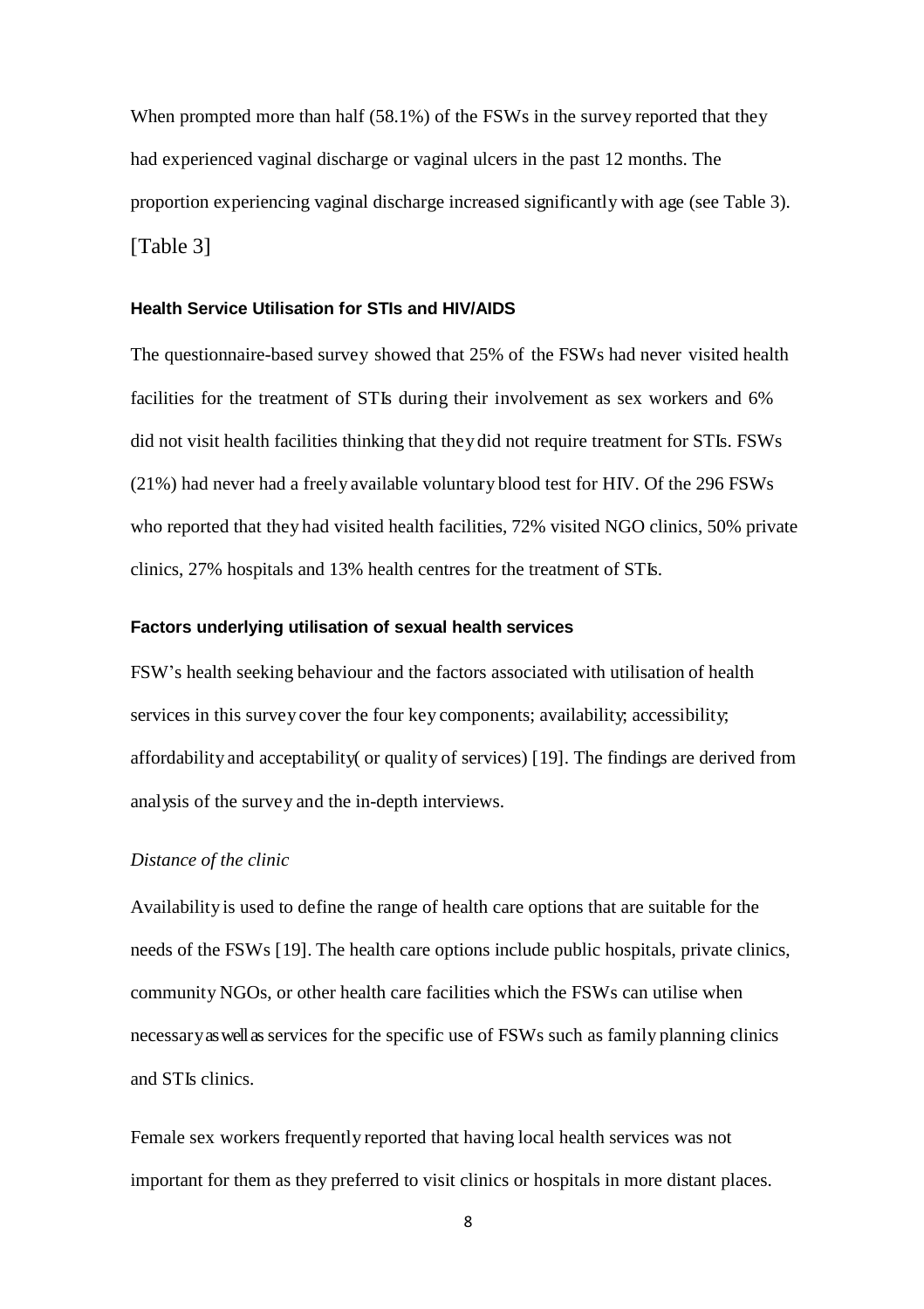They travelled to health facilities far outside their neighbourhoods so that they would not be recognised. FSWs preferred to visit different clinics because sex work is illegal in Nepal and it is culturally unacceptable for unmarried women and widows to purchase condoms. Government hospitals distribute condoms only to married persons and some pharmacies also follow this policy. One FSW shared her experience in this way:

*'I do not like to go to clinics close by, and go to those far away because they (other people) will not recognise me and my work. I also like to change and go to different health facilities for treatment. I do this even when I buy condoms because they (pharmacist) ask me my marital status for condom use.'* (FSW ID 4, age 39)

Another FSW also mentioned that she visited clinics that were far from her community because of fear of exposure of her status to the doctor.

> *'I am asked to tell all my problems and my work to the doctor, he will certainly realise that I am a sex worker. Therefore, consulting a doctor in a nearby location is not good for us. It is better to go far away so that no one, neither the doctor nor the patients, has a chance to see and recognise me again.'* (FSW ID 13, age 22)

There was also a fear that, amongst the crowds at government hospitals, there might be someone they know.

*'In the hospitals there are many people lining up for the treatment. I fear that someone could recognise me easily. There may even be a client.'* (FSW ID 1, age 28)

*Clinic opening hours and waiting time*

FSWs consistently reported that they were unable to visit sexual health clinics or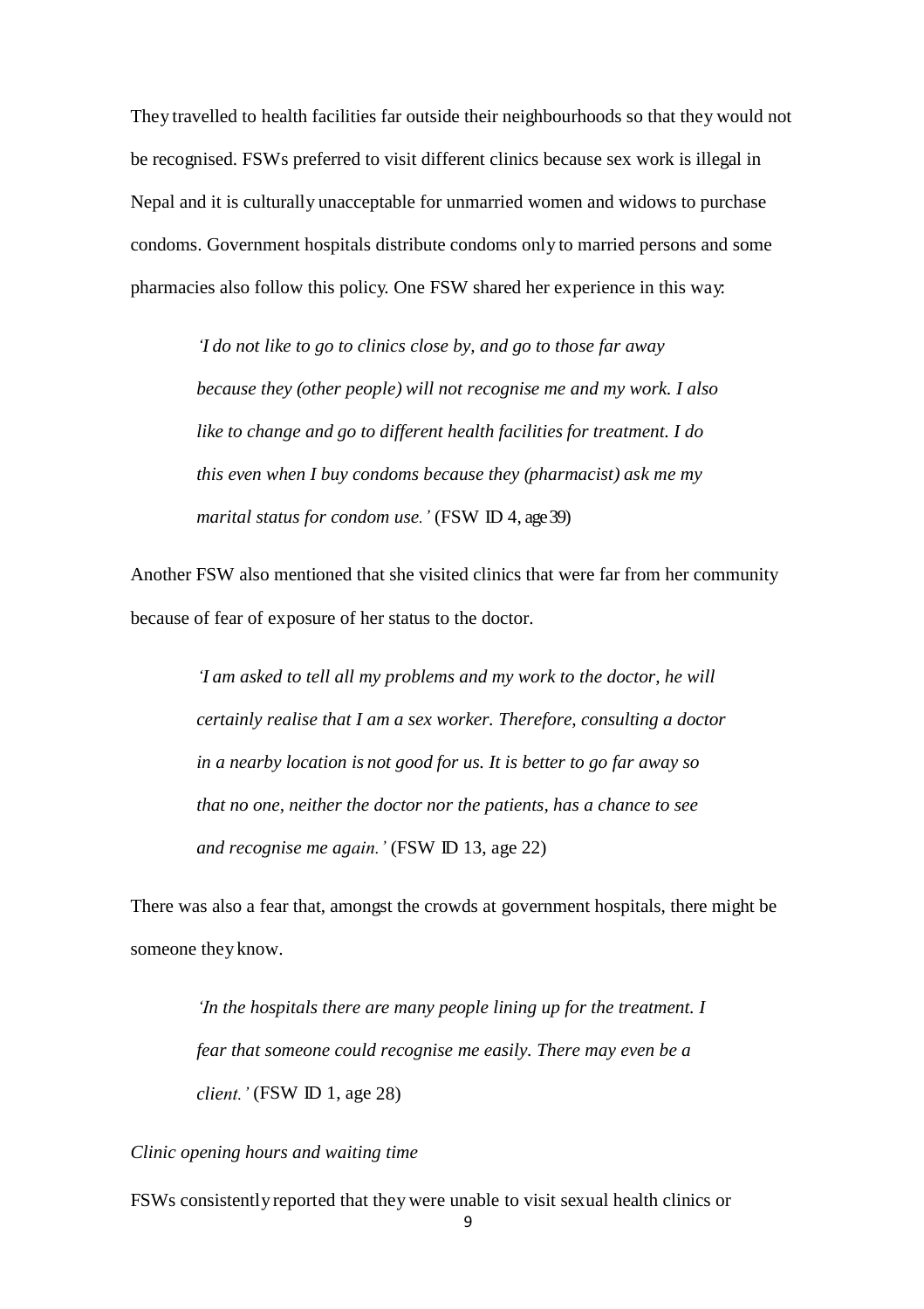hospitals during daytime as they had to go to work at the same time, FSWs working in cabin restaurants and on the streets reported that they were busy during day time. At night they go home and are involved in domestic activities. One FSW said this:

*'The government hospital opens only during the day. This is the time we are also busy in our work in cabins or on the streets. We have to find clinics that are open during the evening or morning hours.'* (FSW ID1, age 2)

FSWs complained that they could not afford long waiting times while seeking treatment from the Government hospitals. They preferred private clinics because of long waiting times in the Government hospitals.

*'Though treatment of sexual health problems was cheaper at the government hospital, we have to be away from work for a full day. In a private clinic we do not have to wait for such a long time.'* (FSW ID 3, age 24)

One FSW ID 6, a sex worker for 13 years, reported her experience visiting Government health facilities for sexual health problems. She had to queue up for three to six hours to get a ticket before seeing a doctor.

### *Affordability*

The FSWs frequently raised issues of higher fees charged by the doctors in private clinics alleging that doctors asked for higher fees when they recognised them as sex workers.

*'We are not comfortable with health workers because they charge more money if they recognise us as sex workers.'* (FSW ID 7, age 42)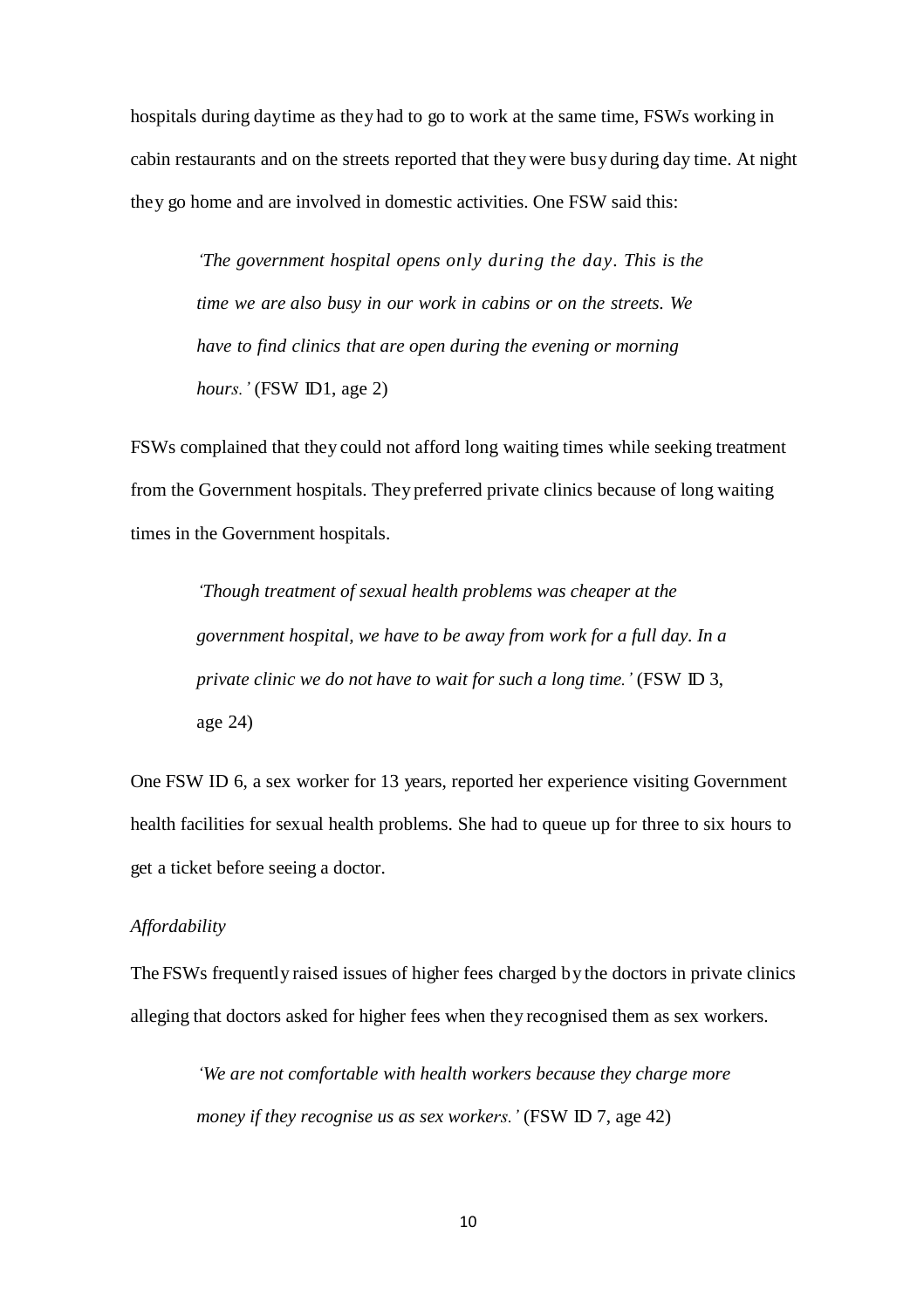*Perceived quality of health services/acceptability*

FSWs raised questions about the quality of sexual health services provided by the health facilities

*'There are many private nursing homes (private home) nowadays. I do not believe in their doctors. They are less trained and less experienced than the doctors in the governmental hospitals.'* (FSW ID 1, age 28)

Medical professionals working in private and government hospitals were trained in a common curriculum, but private practitioners may not have had specialised training in STI, as training is provided to the government sector health workers by the Ministry of Health. Another FSW talked about confidentiality being broken:

*'I do not like to tell them (health staff) my personal details and I do not trust their confidentiality. Once my neighbour went with me to the health facility and heard about my work while the doctor was taking my history. Later she asked me about my work, so I had to move from that place.'* (FSW ID 3, age 24)

One FSW (ID 6) said that during registration in a government hospital she had to disclose her symptoms in front of all the other people in the line, which she found humiliating and discriminatory.

FSWs suggested that service providers in government hospitals ask personal questions particularly about their work and sexual history. It was one of the health workers' practices that were disliked by all the FSWs.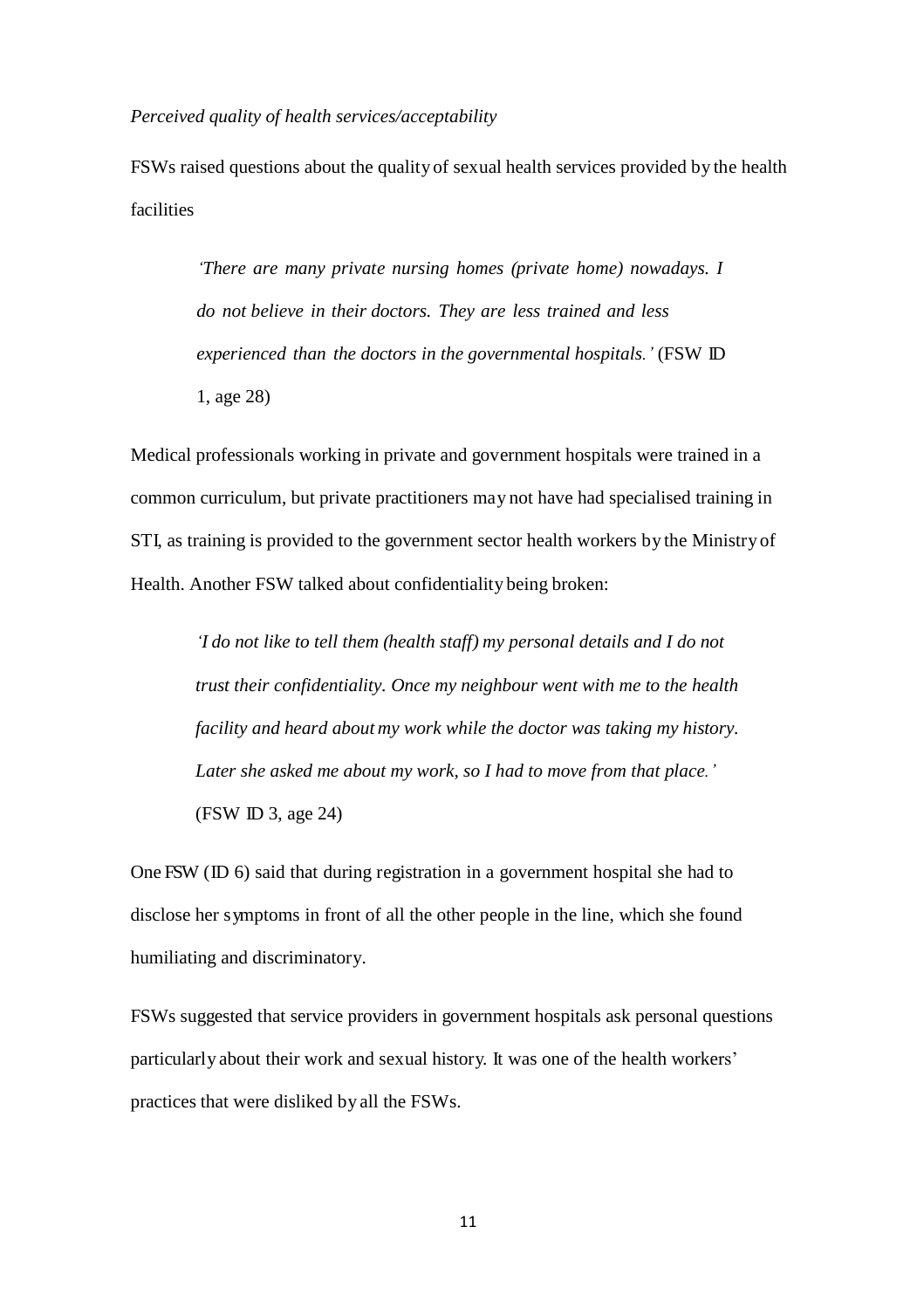*'I visited the hospital last year. The doctor asked me about my past work and when and how I got the disease? When I answered him, he looked at me differently.'* (FSW ID 2, age 19)

FSWs also reported indifference by doctors and other health services providers as a reason for not using government health services. They did not feel comfortable during examination and felt lack of proper care by health service providers.

> *'They are not friendly to me. Once they know the nature of my work, they scold me in front of other people. They do not like to talk to me about my problems or issues, and they prescribe medicines without doing proper examinations. The health staffs think that they are doing a good job for the patient, and they have a good reputation. They act like gods and nobody complains about what they are doing.'* (FSW ID 8, age 30)

In Nepal there is no appointment system in place in the hospitals. It is quite normal in a busy hospital or a health clinic that patients are asked several questions before registering them to a particular doctor or unit for treatment.

> *'After standing in line for couple of hours, when we reach the ticket window asked loudly our name, age and other details and why we are there. How can we share our problem like that in public?'* (FSW ID 13, age 22)

### *Lack of trust, privacy and confidentiality*

Most FSWs interviewed opted to visit private clinics when they needed health care because of greater trust, especially in terms of maintaining privacy and confidentiality. In Nepal, the STI treatment guidelines recommend maintaining the confidentiality of the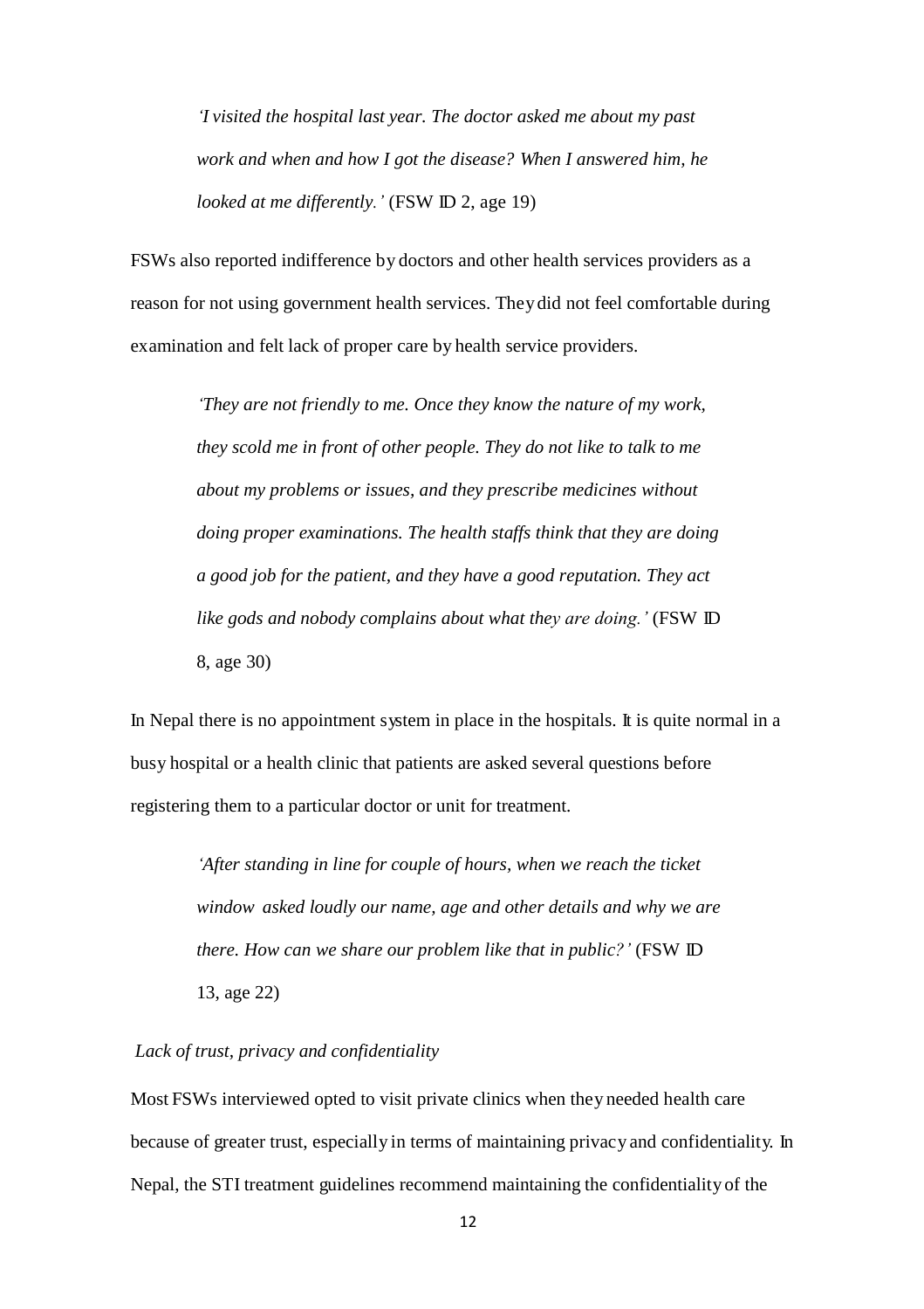patients. This is sometimes violated particularlyin the case of FSWs. One FSW reported a lack of privacy/shyness as a reason for not visiting the clinics or hospitals thus:-

*'I have not consulted those (clinics) yet because there is no one to help us when we have an urgent need for treatment I am worried about how to tell them that I have these problems (STI)? How can I show my private parts to them? If they ask me about my work, what will I answer?'* (FSW ID 9, age 25)

#### *Lack of gender compatibility*

A recurrent view was that most health facilities, government and private alike, had male staff and they could not consult them about their sexual health problems. As most of the health service providers in Nepal, particularly doctors providing health services are male, while FSWs preferred female doctors.

> *'I will not reveal all my health problems to a male doctor as I am a sex worker and I have sores in my private areas (vulva). I fear he will scold me. When I was visiting a clinic with ulcers once I did not tell the male doctor and he did not ask me my problems either. If a female doctor was available I could tell her.'* (FSW ID 11, age 30)

#### *Sexual harassment by the service provider*

Some FSWs had experienced sexual harassment by male doctors, though there is a general law in Nepal that forbids sexual harassment of patients by the health professionals. One FSW made a complaint of service provider's prejudice and lack of sensibility like this:

*'In the hospital, the doctor asked me many questions and looked at me differently. He asked me to lie down on the examination table in a*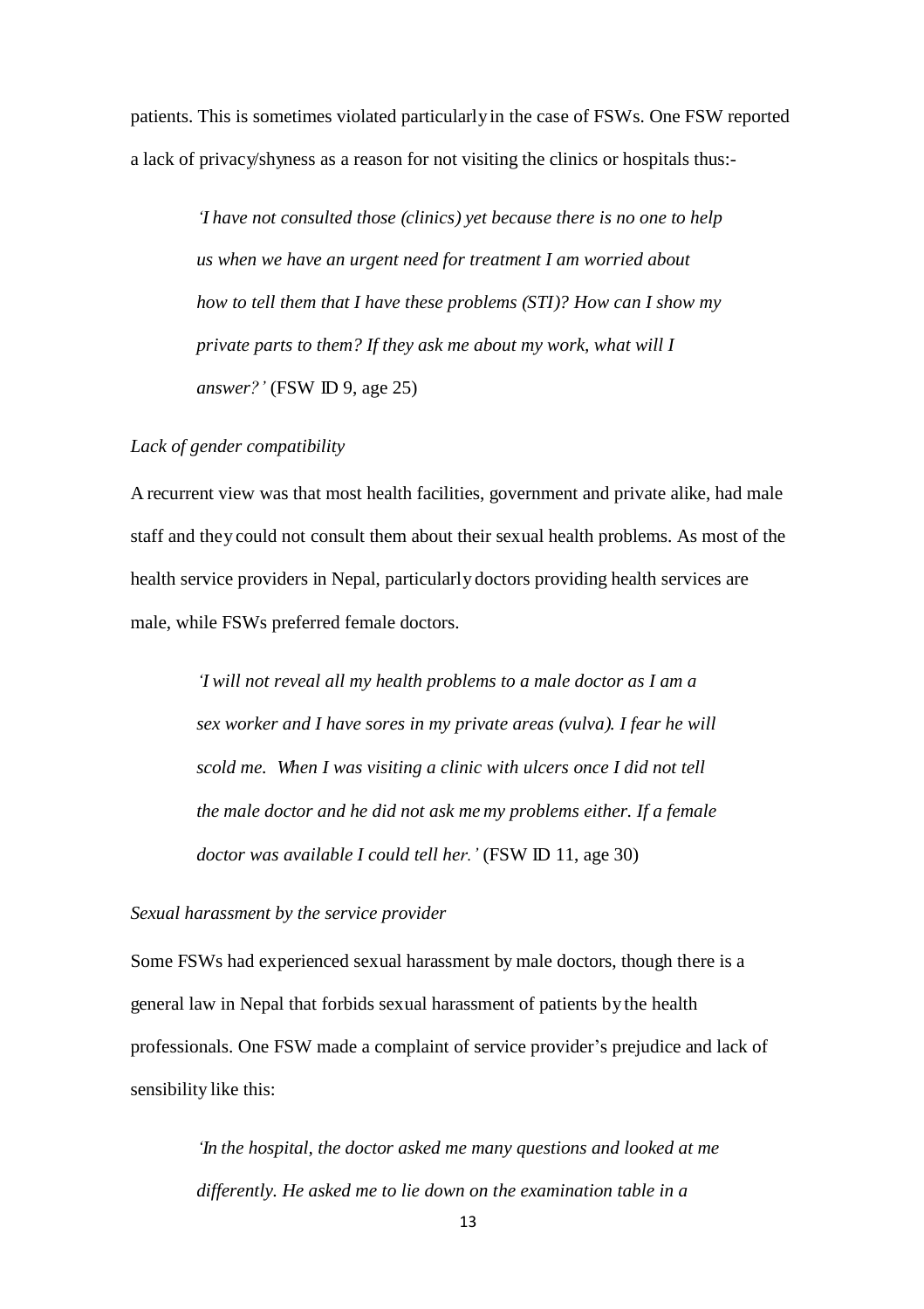*room and I did what he instructed. He caught my hand and pressed my body hard. I was scared of him and called my mom who was waiting for me outside. I left the hospital without check- up.'* (FSW ID 3, age 24)

FSWs said that they did not go to NGO clinics due to a lack of knowledge about its sexual health services and for fear of public exposure. As one FSW said this in the following way:

> *'Many of us do not know where the NGO clinic is located. Even if we do know we are scared of people who know us previously.' (FSW ID 2, age 19)*

### *Internal/individual factors*

Regression analysis was performed using four demographic factors (age, marital status, education, and FSW type and one attitudinal variable (perceived discrimination). The results of the analysis shows that FSWs above 25 years of age, literate, separated, married and street- based were more likely to seek health services from the clinics or hospitals. However, only marital status and type of sex work were statistically significantlyrelated to FSWs health seeking behaviour. FSWs perceived discrimination by the service providers was not statistically associated with their treatment-seeking behaviours (see Table 4).

[Table 4]

# **Discussion**

FSWs participating in this study were from diverse backgrounds in terms of age, education, marital status, caste, ethnicity and work settings. Nearly one-third self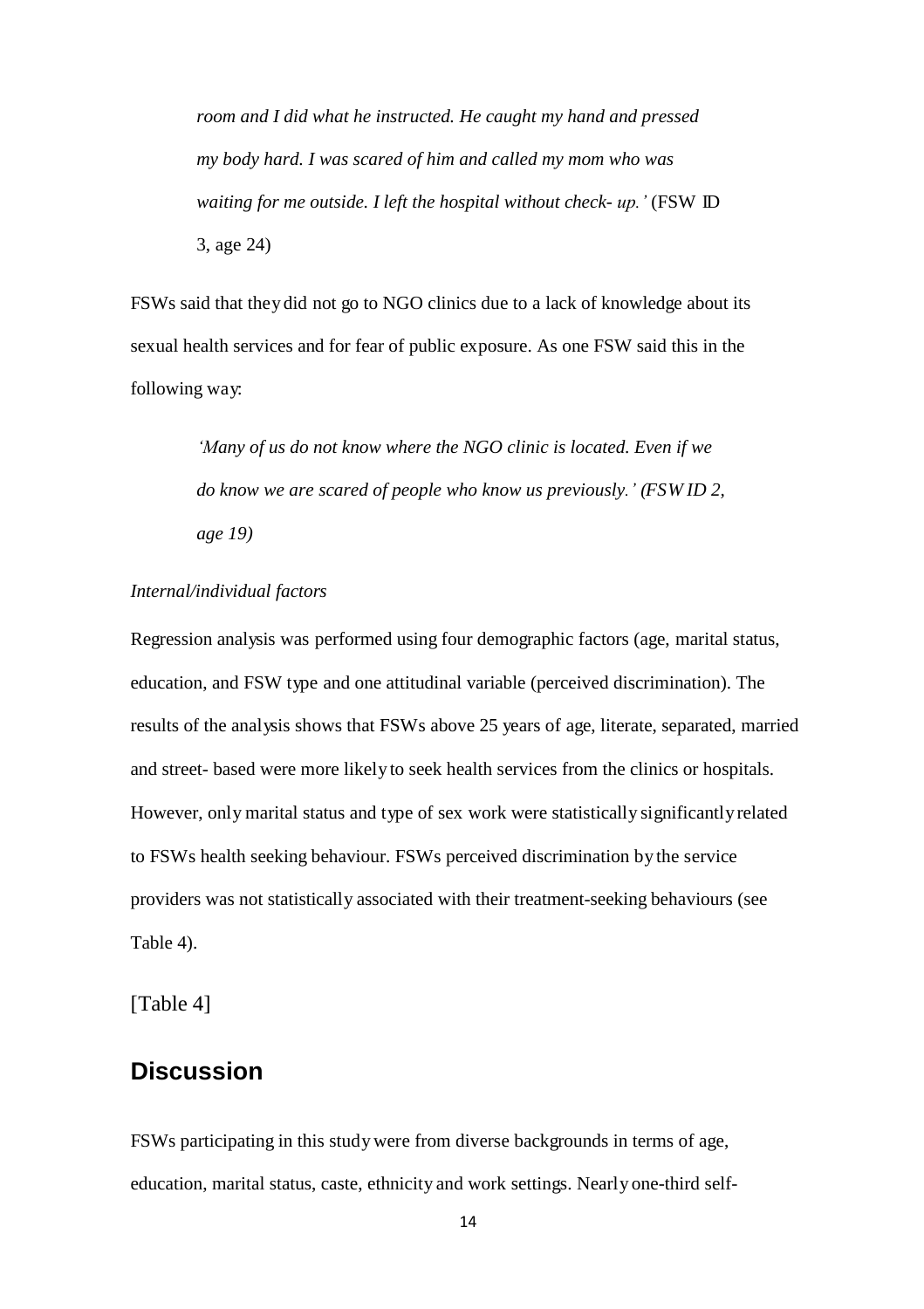reported that they had suffered from symptoms of STIs, particularly vaginal discharge, itching around the genitals, sores and fever. The survey findings show that more than a quarter had never visited any health facilities seeking for health care services. Moreover, one-fifth of the survey respondents had not had voluntary blood testing for HIV which is available locally free of cost. The majoritywho sought health services turned to NGO clinics, private clinics and government health facilities. In-depth interview participants frequentlymentioned that they had visited private clinics and pharmacies as well as government health facilities.

The findings suggest a number of structural or external and individual or internal factors tend to serve as enablers or barriers for FSWs use of sexual health services. The structural factors include service-related problems such as the distance of the service sites, clinic opening hours and waiting times, service fees, perceived quality of the service, particularlywith regard to training and the quality of service providers, a lack of confidentiality and privacy, disrespectful and judgemental attitudes of the service providers, the presence of male service providers, a lack of trust and fear of stigma and embarrassment by the service providers. These findings are similar to a previous study by Tandukar in 2003 [20] which attributes women's' low utilisation of STIrelated health services to insufficient knowledge of STIs, fear, stigmatisation, women's secondary status, and the presence of male health workers in the health institutions.

FSWs prefer distant health clinics because of social stigma and fear of exposure to the public. Having a sexual health clinic near the location of their work does not appear to help increase FSWs utilisation of health services. FSWs perceived that the quality of doctors was higher in the government hospitals, but they lacked privacy and confidentiality, were inaccessible outside daytime hours, and was characterised by long waiting hours. FSWs were concerned with private clinics and hospitals for charging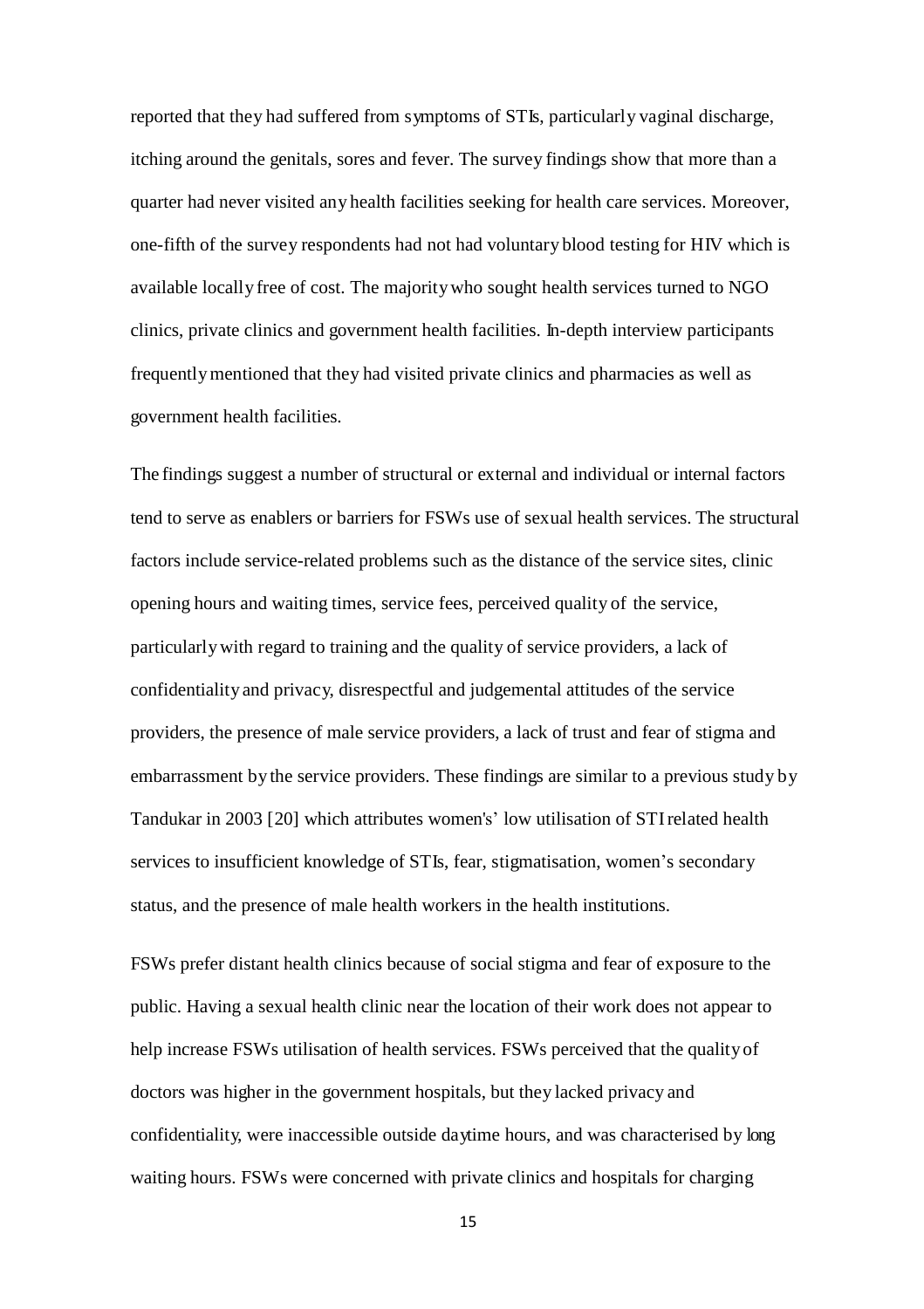higher fees. There is a lack of government regulation about the service charges of private health services. Moreover, FSWs perceived that doctors and nurses, particularly in the private clinics, were poorly trained and less experienced in STIs. This finding supports previous studies [21, 22].

The findings from regression analysis suggest internal factors including age, education, work setting, marital status and perceived discrimination tend to be key factors determining the utilisation of sexual health services by FSWs. FSWs above 25 years of age, literate, separated, married and street- based FSWs were more likely to seek health services from the clinics or hospitals. However, onlymarital status and type of sex work were statistically significantly related to FSWs health seeking behaviour. FSWs perceived discrimination by the service providers was not statisticallysignificantly associated with their use of health services. These findings suggest the need for targeted interventions for the younger, unmarried and establishment-based female sex workers in addition to the general interventions on FSWs.

The structural and internal factors identified are similar to previous studies conducted elsewhere. [23,24]. They classifythe underlying factors in different ways; individual and structural factors or internal and external factors and they recognised that obtaining sexual health services was a stressful experience fraught with both internal and external barriers. As reported, these factors limit availability, accessibility, affordability and the qualityof the services to be provided to FSWs. Their vulnerability is further increased due to sex work being illegal in Nepal [25-27] though it is legal in Brazil, New Zealand, Rhode Island (US), Queensland (Australia), Canada and several European countries. [28,29]. Interventions comprising education, the training of health workers on interpersonal communication, flexible clinic opening hours, and the reduction in stigma for empowering FSWs could improve their use of existing health services.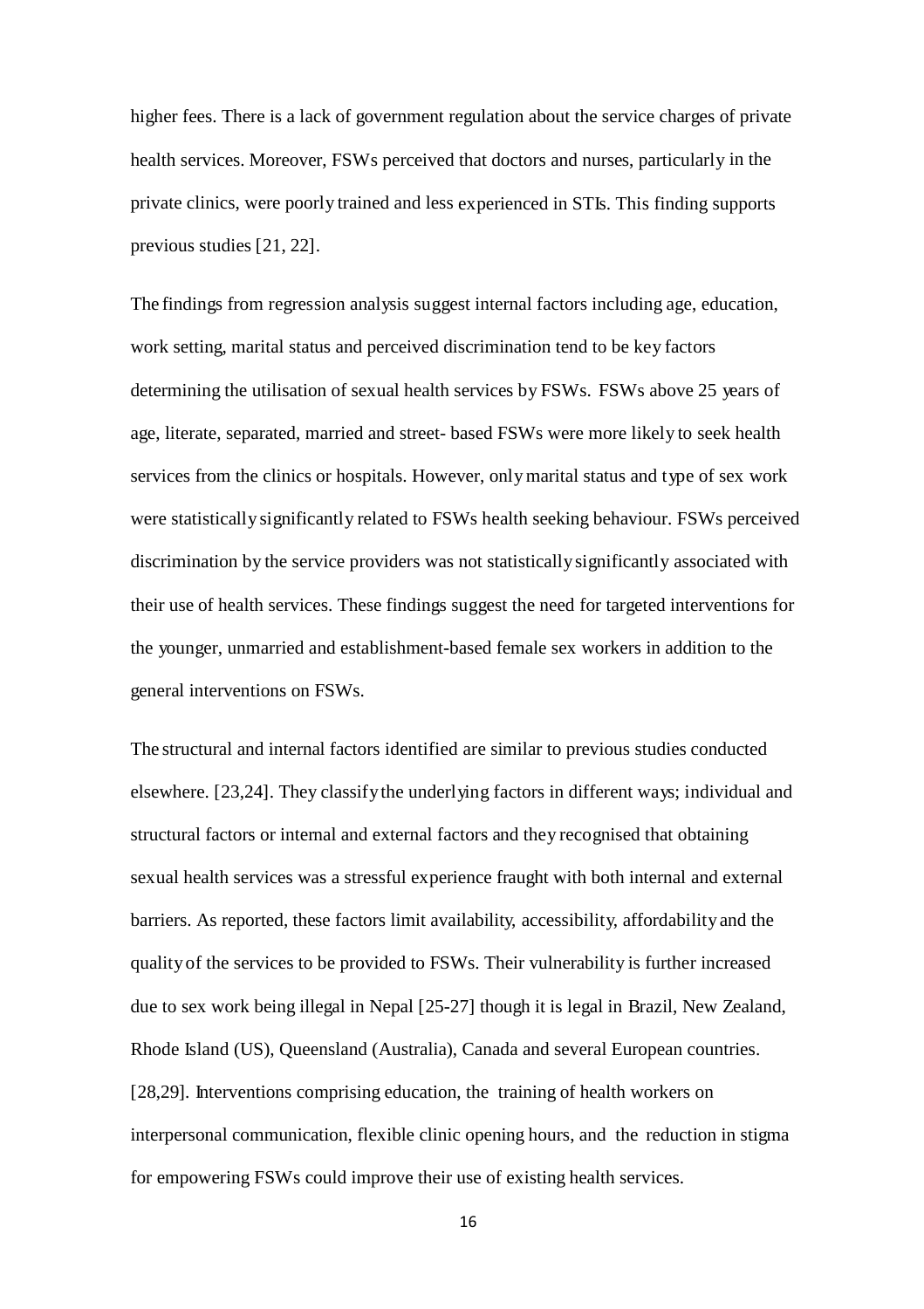# **Study Limitations**

The findings presented in this paper are based on self-reporting by the FSWs from within the Kathmandu Valley. As sex work is illegal in Nepal, FSWs may have provided some inaccurate or incomplete information. It was not possible to select participants randomly because there were difficulties in identifying a sampling frame of FSWs and secure venues where interviews could be conducted due to the fear of media exposure and previous episodes of confidentiality violations. FSWs are also highly mobile due to the fear of police and other armed personnel. The sensitive nature of questions sometimes generated emotional responses in the FSWs and it was often difficult to complete interviews when discussing painful experiences. This study did not include the service providers' perspectives and observation of the response of the service providers to the FSWs.

## **Conclusion**

Several structural, internal or individual and cultural factors determine the use of health services by FSW such as availability, accessibility, affordability and perception regarding the quality of sexual health services. FSW's perceived a lack of privacy and confidentiality at government health facilities created distrust among FSWs and higher fees for services at private clinics prevented the use of sexual health services. Social stigma attached with fear of exposure as a sex worker and health worker discrimination and judgemental behaviours appear to be the major barriers to seeking health services.

## **Abbreviation used**

STI/AIDS Counselling and Training Service (SACTS) is a non-profit non-governmental organisation. Female sex workers (FSWs); New ERA is one of the first non-government,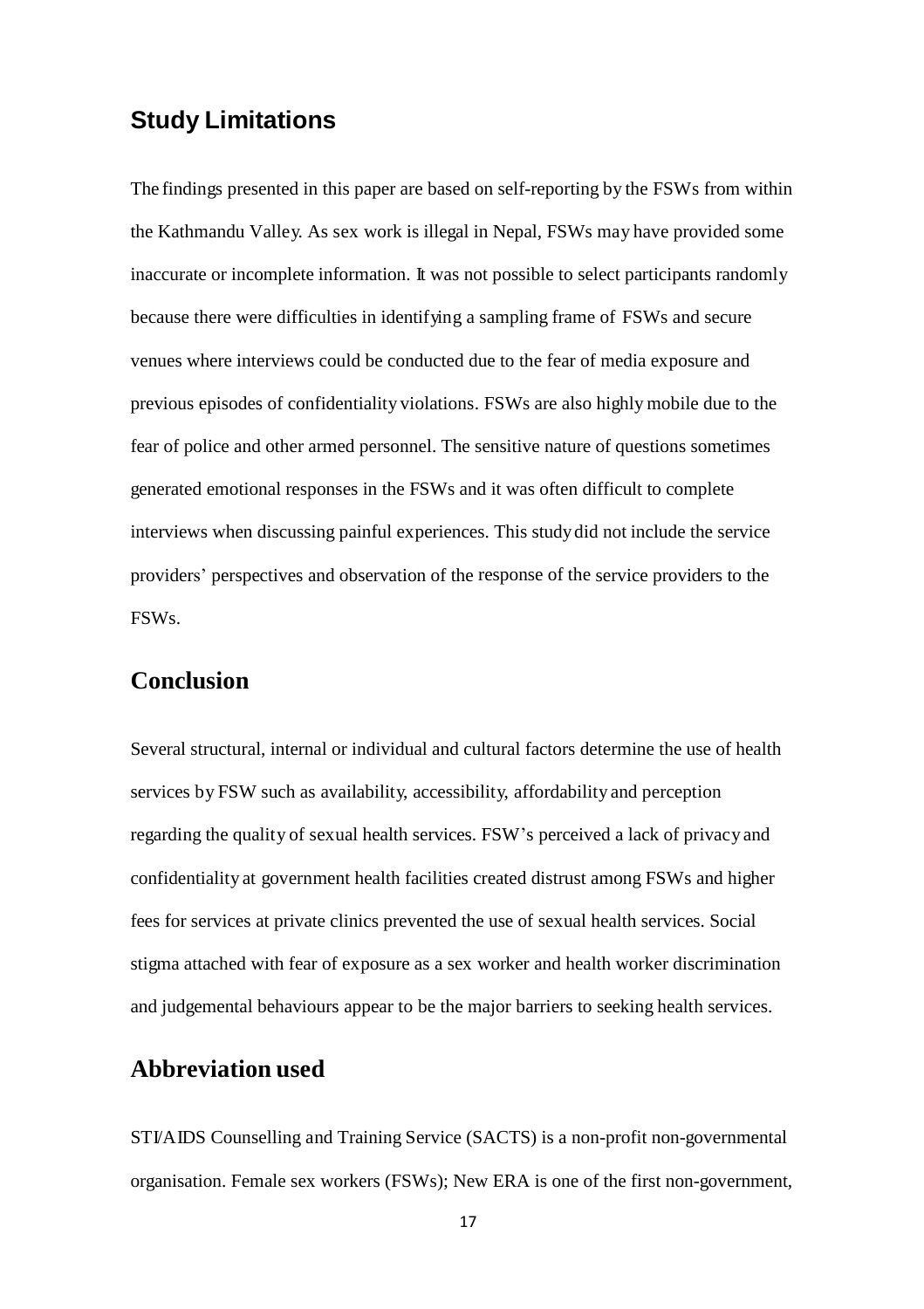non- profit research organization in Nepal (New ERA); Family Health International (FHI); National Centre for AIDS and STD Control (NCASC); SexuallyTransmitted Infections (STI).

# **Competing interests**

The authors declare that they have no competing interests.

### **Authors' Contributions**

LG collected and analysed data and drafted the manuscript. WCSS redrafted the manuscript and a substantial contribution to the design of the study. ERvT supervised the data analysis, design of the study and redrafted the manuscript and all authors have read and approved the final version.

## **Author's information**

At the time of this study, LG was a PhD student in the School of Medicine, Public Health at the University of Aberdeen. WCSS is professor and head of department in population health at University of Aberdeen. ERvT is professor Centre for Midwifery and Maternal & Prenatal Health, School of Health & Social Care at Bournemouth University.

## **Acknowledgements**

We would like to offer sincere thanks and appreciation to all of the participants who gave of their time and volunteered for this study by telling their 'painful story'. We acknowledge Nepal Health Research Council for granting us ethical approval to conduct this study. This study was funded partly by the Giles scholarship for Field Work and a small grant from the University of Aberdeen for international travel. We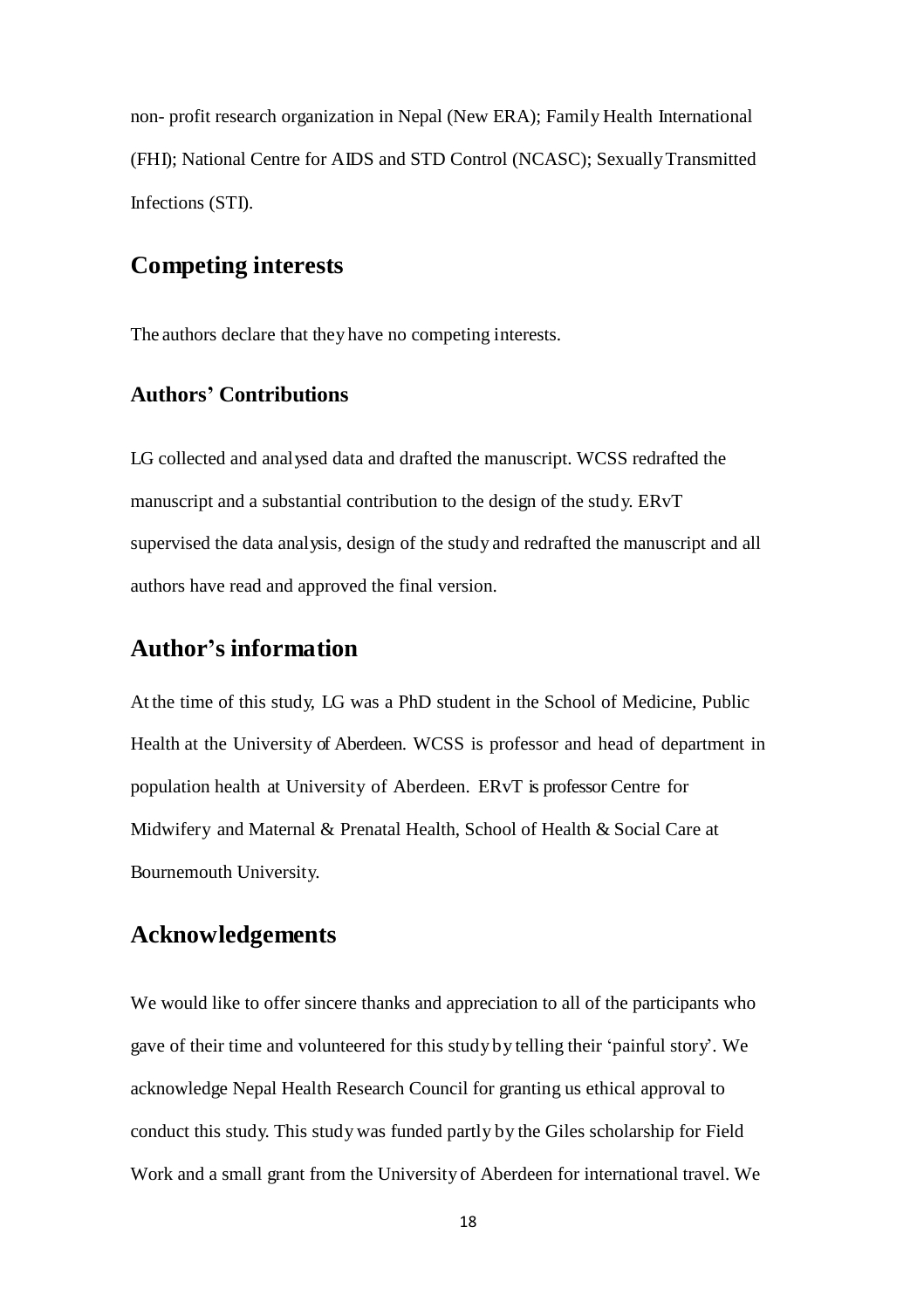would like to thank the reviewers for their helpful comments on the original submission.

# **References**

- 1. National Centre for AIDS and STD Control (NCASC)/New Era. **Integrated Biological and Behavioural Surveillance (IBBS) (2009) Round IV for female sex workers**. Kathmandu, 2009. Available at: [http://www.fhi.org/NR/rdonlyres/esrtetwpexvax7x4y5cxzrfpxuzoiltgucctrlnmze](http://www.fhi.org/NR/rdonlyres/esrtetwpexvax7x4y5cxzrfpxuzoiltgucctrlnmzegqvi4f%20n4gkzblwxzucf5w67gasmctydtbwvf/FSWfactsheet.pdf) <sup>th</sup><br>[gqvi4f n4gkzblwxzucf5w67gasmctydtbwvf/FSWfactsheet.pdf. Ac](http://www.fhi.org/NR/rdonlyres/esrtetwpexvax7x4y5cxzrfpxuzoiltgucctrlnmzegqvi4f%20n4gkzblwxzucf5w67gasmctydtbwvf/FSWfactsheet.pdf)cessed on 29 June 2010.
- 2. CREHPA (Centre for Research on Environment, Health and Population Activities).**A situation assessment of sex workers in Kathmandu Valley.**  CREHPA**,** Kathmandu, 2003.
- 3. NCASC. *Review on: HIV and AIDS case reporting in Nepal.* NCASC/UNDP Kathmandu, 2009, p.10
- 4. SACTS/FHI. **Kathmandu female sex workers sero-prevalence study** 2001. Available at: [http://www.fhi.org/NR/rdonlyres/ezjfecc7vtqs5oljinir5lly55u](http://www.fhi.org/NR/rdonlyres/ezjfecc7vtqs5oljinir5lly55uyz5gwda4zz45c7aa4pd5nu5j3ednaidesbaups2rbphtbrgewol/KTMFSWSerostudy.pdf) [yz5gwda4zz45c7aa4pd5nu5j3ednaidesbaups2rbphtbrgewol/KTMFSWSerostudy](http://www.fhi.org/NR/rdonlyres/ezjfecc7vtqs5oljinir5lly55uyz5gwda4zz45c7aa4pd5nu5j3ednaidesbaups2rbphtbrgewol/KTMFSWSerostudy.pdf) [.pdf](http://www.fhi.org/NR/rdonlyres/ezjfecc7vtqs5oljinir5lly55uyz5gwda4zz45c7aa4pd5nu5j3ednaidesbaups2rbphtbrgewol/KTMFSWSerostudy.pdf) . Accessed on Feb 22, 2011.
- 5. SACTS: **Integrated Bio-Behavioural Survey (IBBS) among Female Sex Workers in East-West Highways Covering 22 Districts of Nepal. 2006**, Available at: [http://202.53.1.70/ncasc//Reports/Integrated%20Bio-](http://202.53.1.70/ncasc/Reports/Integrated%20Bio-Behavioral%20Surveys-%20Nepal/Female%20sex%20workers/22%20Highway%20districts/2006/IBBS%20East%20West%20Highway%2022%20Districts%20Final-%20Nov%2006.pdf)Behavioral%20Survey[s%20Nepal/Female%20sex%20workers/22%20Highway](http://202.53.1.70/ncasc/Reports/Integrated%20Bio-Behavioral%20Surveys-%20Nepal/Female%20sex%20workers/22%20Highway%20districts/2006/IBBS%20East%20West%20Highway%2022%20Districts%20Final-%20Nov%2006.pdf) [%20districts/2006/IBBS%20East%20West%20Highway%2022%20Districts%2](http://202.53.1.70/ncasc/Reports/Integrated%20Bio-Behavioral%20Surveys-%20Nepal/Female%20sex%20workers/22%20Highway%20districts/2006/IBBS%20East%20West%20Highway%2022%20Districts%20Final-%20Nov%2006.pdf) [0Final-%20Nov%2006.pdf.A](http://202.53.1.70/ncasc/Reports/Integrated%20Bio-Behavioral%20Surveys-%20Nepal/Female%20sex%20workers/22%20Highway%20districts/2006/IBBS%20East%20West%20Highway%2022%20Districts%20Final-%20Nov%2006.pdf)ccessed on May, 5th 2010.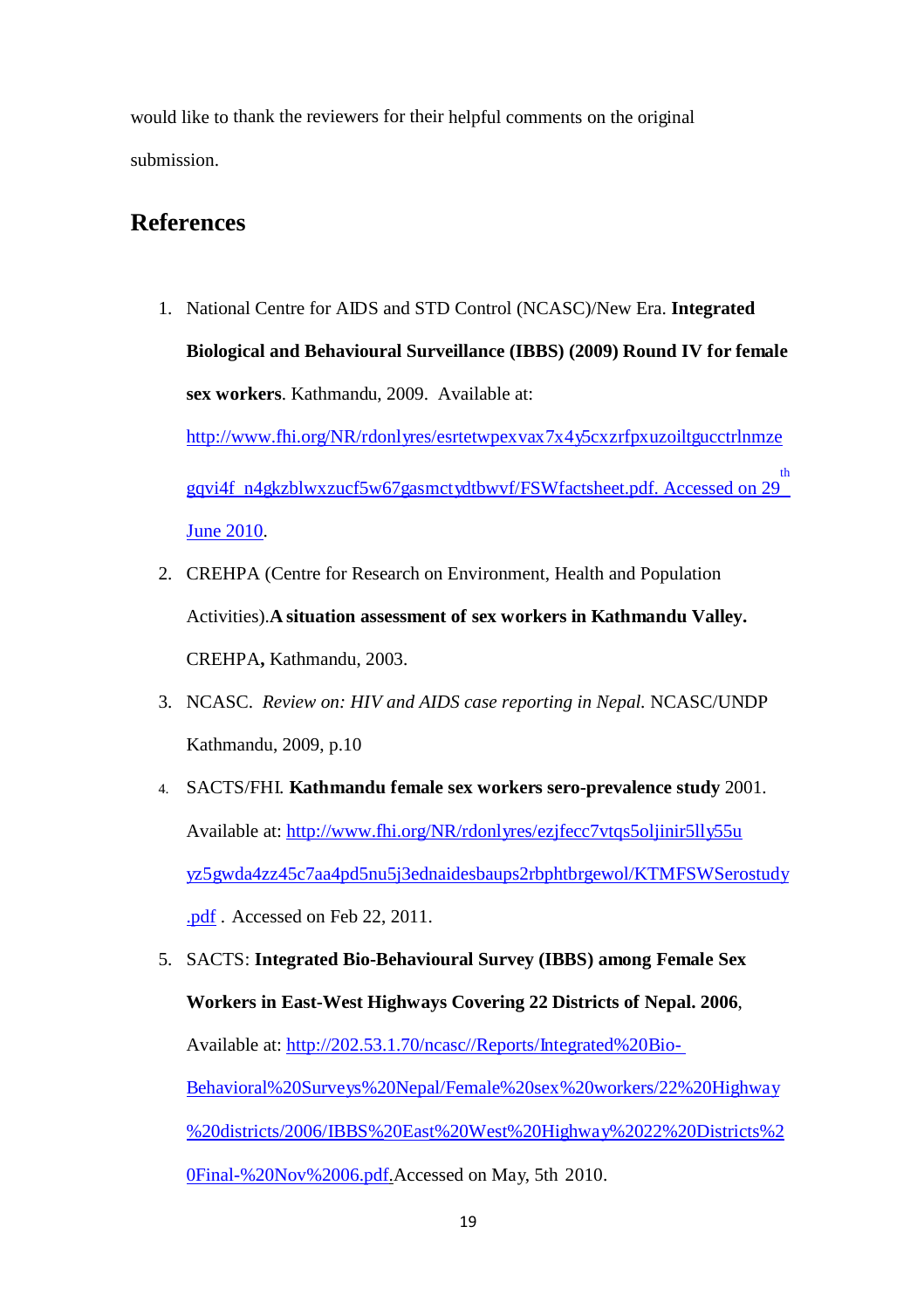- 6. UNGASS: *Country report for Nepal.* Available at: [http://www.unaids.org/fr/dataanalysis/monitoringcountryprogress/2008progressr](http://www.unaids.org/fr/dataanalysis/monitoringcountryprogress/2008progressreportssubmittedbycountries/file,33775,fr..pdf) [eports](http://www.unaids.org/fr/dataanalysis/monitoringcountryprogress/2008progressreportssubmittedbycountries/file,33775,fr..pdf) [submittedbycountries/file,33775,fr..pdf.](http://www.unaids.org/fr/dataanalysis/monitoringcountryprogress/2008progressreportssubmittedbycountries/file,33775,fr..pdf) Accessed February, 22, 2011
- 7. Save the Children US and Development Resources Centre (SC/US). **Prevalence and risk factors associated with among transport workers along the mid and far western highways of Nepal.** Save the Children US and Development Resources Centre, Kathmandu, 2003.
- 8. Christian P, Khatry SK, LeClerq SC, Roess AA, [WuL, Yue](file:///C:/Users/laxmi/Downloads/u)nger JD, Zenilman JM: **Prevalence and risk factors of Chlamydia and gonorrhoea among rural Nepali women.** *Sex Transm Infect 2005,* **81**: 254-58.
- 9. Ministry of Health and Population (MOHP), New ERA, and Macro International Inc. 2007: **Nepal Demographic and Health Survey**, 2006.
- 10. Vuylsteke B, Ghys PD, Mah-bi G, Konan,Y, Traoré, M, Wiktor,SZ, Laga M: **Where do sex workers go for health care? A community based study in Abidjan, Côte d'Ivoire.** *Sex Transm Infect 2001*, **77**: 351-52.
- 11. UNAIDS/HIV/AIDS and STIControl Board/NCASC: **National Policies, Strategies and Action Plan,** 2008. Available at:

[http://www.ncasc.gov.np/publicationtree.php?typ](http://www.ncasc.gov.np/publicationtree.php)e=publication. Accessed November 2010.

- 12. Day S, Ward H: **Sex workers and the control of sexually transmitted disease.** *Genito Med* 1997, **73**: 161-68.
- 13. 13Busza JR: **Promoting the positive response to stigma and discrimination in South East Asia** *AIDS Care* 2001, **13**: 441-56.
- 14. Wolffers I*:* **Appropriate health services for sex workers***. Res Sex Work* 1999, **2:** 1-3
- 15. Andersen R, Newman JF: **Societal and individual determinants of medical**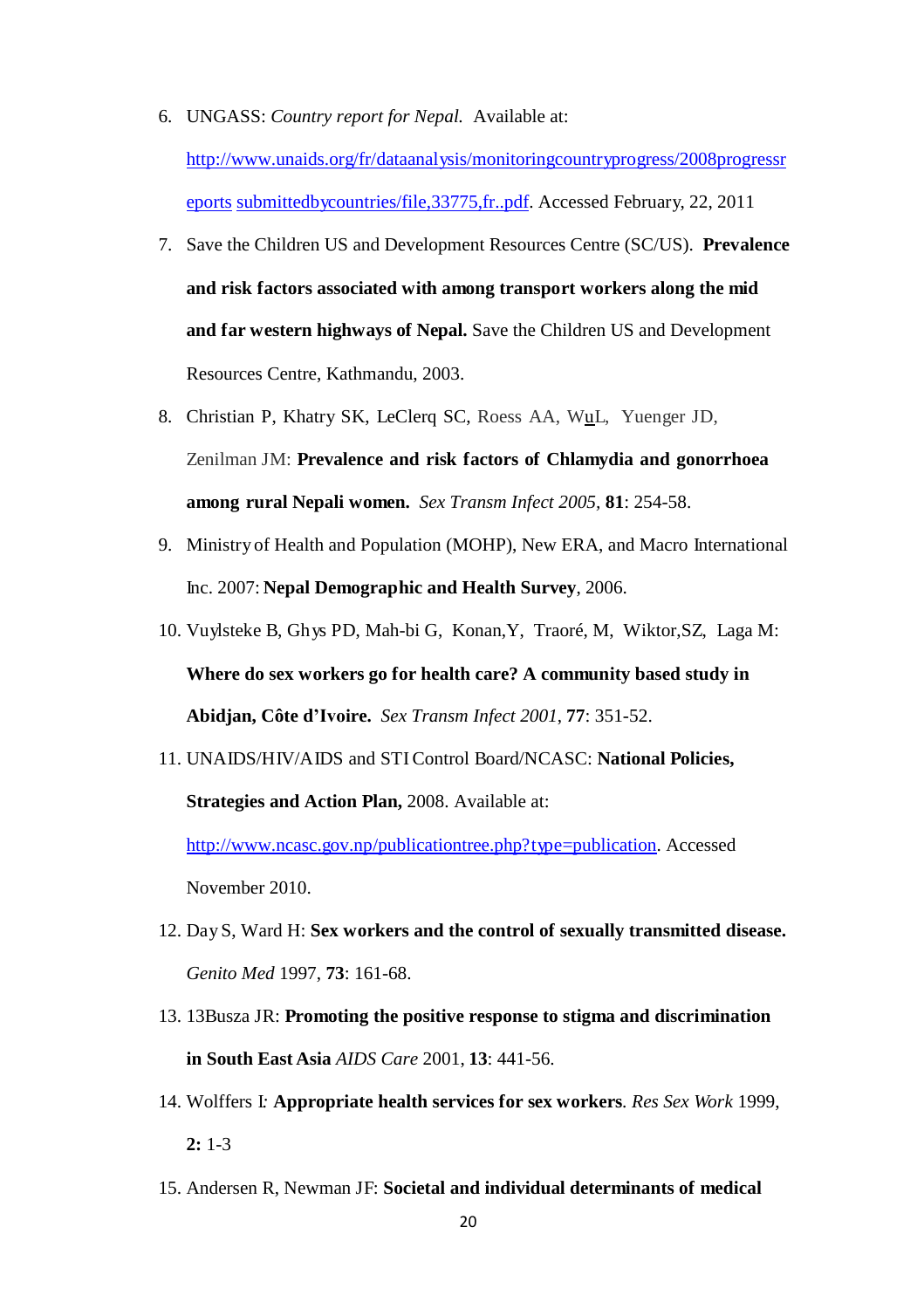**care utilization in the United States**. *Milbank Mem Fund Q Health Soc.* 1973, 51:95-124.

- 16. Kruse N, Behets FM.-F, Vaovola G, Burkhardt G, Barivelo T, Amida X, Dallabeta G: **Participatory mapping of sex trade and enumeration of sex workers using capture- recapture methodology in Diego-Suarez, Madagascar**. *Sex Transm Dis* 2003, **30:**664-70.
- 17. Vandepitte J, Lyerla R, Dallabetta G, Crabbe F, Alary M, Buve A: **Estimates of the number of female sex workers in different regions of the world.** *Sex Transm Infect 2006,* **82** (Supplement 3):iii18-iii25.
- 18. Miles M, Huberman A, Huberman M: *Qualitative Data Analysis: An Expanded* Soucebook (2<sup>nd</sup> Edn), Sage Publications, London, 1994.
- 19. Logan TK, Stevenson E, Evans L, Leukefeld: **Rural and urban women's perceptions of barriers to health, mental health, and criminal justice services:** Implications for victim services. *Violence Vict* 2004, **19:** 37-62.
- 20. Tandukar K and Poudel K: **Factors influencing women's health services for sexually transmitted infections in eastern Nepal**. *Journal of Australian Health Review* 2003, **26:**116-23.
- 21. Vuylsteke B, Traore M, Mah-Bi G, Konan Y, Ghys P, Diarra J, Laga M: **Quality of sexually transmitted infections services for female sex workers in Abidjan, Côte d'Ivoire**. *Int Trop Med Int Health* 2004, **9:** 638-43.
- 22. Ghimire L, van Teijlingen E: **Barriers to Utilisation of Sexual Health Services byFemale Sex Workers in Nepal.** *Global J Health Sci* 2009, **1**:12-22.
- 23. Kurtz SP, Surratt HL, Kiley MC, Inciardi JA: **Barriers to health and social services for street-based sex workers.** *Int J Health Care Poor Underserved 2005,* **16**: 345-61.
- 24. Rani M, Lule E: **Exploring the Socioeconomic Dimension of Adolescent**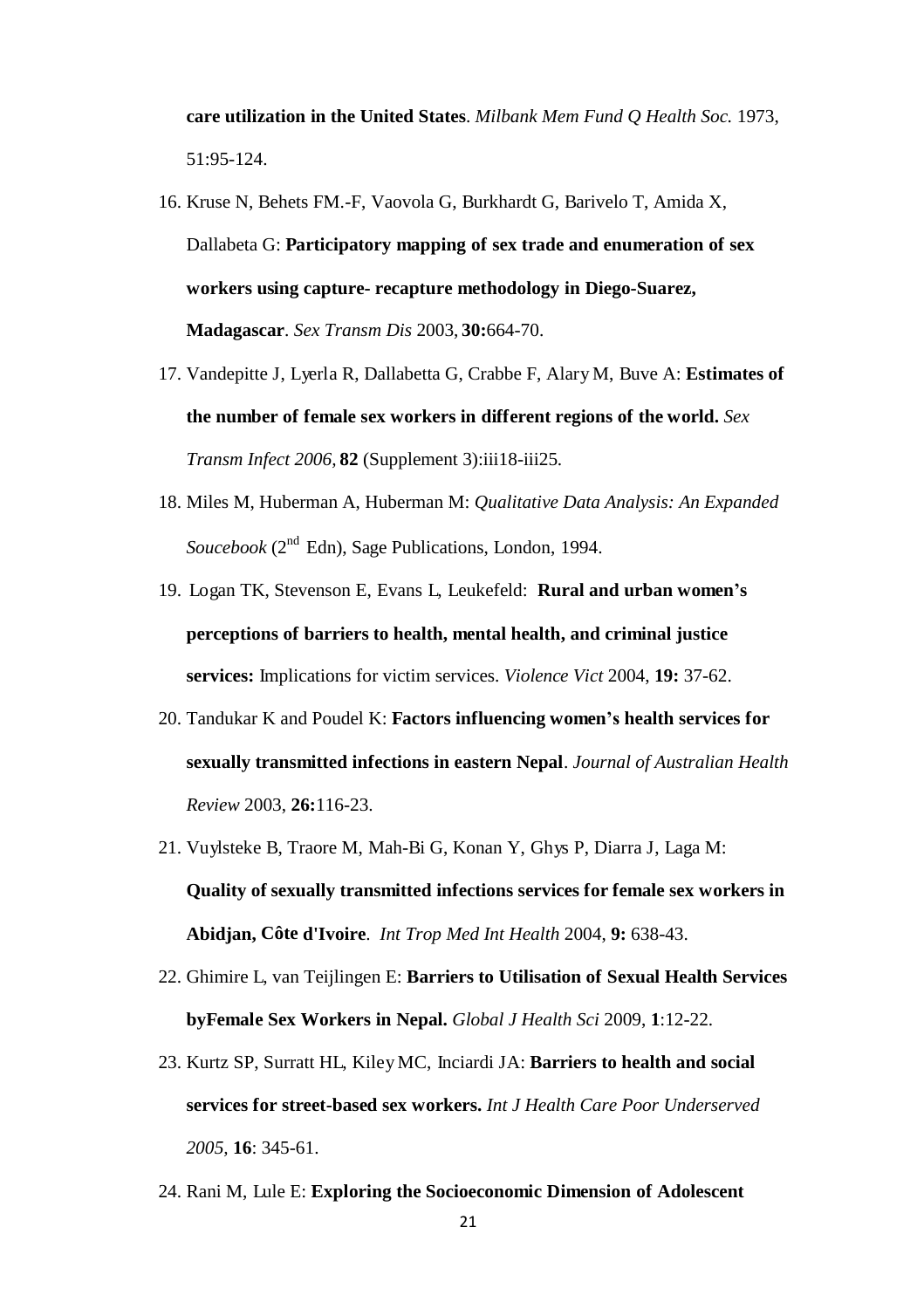### **Reproductive Health: A Multi-country Analysis**. *Int J Fam Plann*

*Perspective,* 2004, **30**: 110-17.

- 25. Cohen M, Deamant C, Barkan S, Richardson J, Young M, Holman S, Anastos K, Cohen J, Melnick S: **Domestic violence and childhood sexual abuse in HIV- infected women and women at risk for HIV**. *Am J Public Health* 2000, **90**: 560-65.
- 26. Wong ML, Lubek I, Dy BC, Pen S, Kros S, Chhit M: **Social and behavioural factors associated with condom use among direct sex workers in Siem Reap, Combodia**. *Sex Transm Infect* 2003, **79:**163-65.
- 27. Busza J. **How does a "risk group" perceive risk? Voices of Vietnamese sex workers in Cambodia.** *Am J Psychol Hum Sex* 2005*,* **17**: 65-82.
- 28. Van Veen MG, Gotz HM, van Leeuwen PA, Prins M, van de Laar MJ: **HIV and sexual risk behavior among commercial sex workers in the Netherlands.** *Arch Sex Behav* 2008, **39:** 714-23.
- 29. Malta M, Magnanini MF M., Mello B M., Pascom R P A., Linhares Y., Bastos F I: **HIV prevalence among female sex workers, drug users and men who have sex with men in Brazil: A Systematic Review and Meta-analysis.** *BMC J Public Health* 2010, **10:**317, doi: 10.1186/1471-2458-10-317.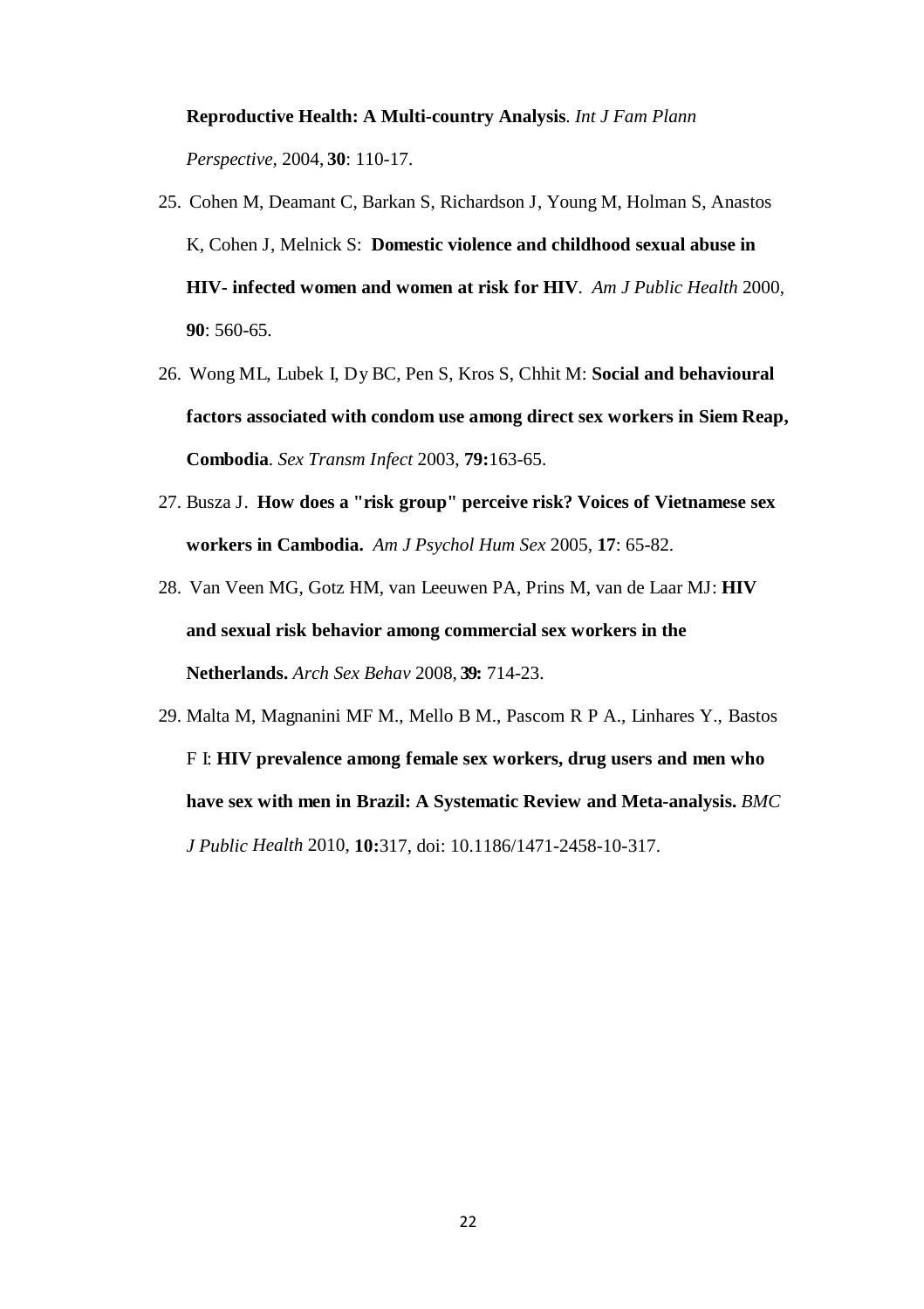| <b>Variables</b>                                   | $\mathbf N$ | Percentage |
|----------------------------------------------------|-------------|------------|
| Age                                                |             |            |
| $15-19$                                            | 43          | 10.1       |
| 20-29                                              | 269         | 63.3       |
| 30 and above                                       | 113         | 26.6       |
| Mean (SD)                                          | 26(6.04)    |            |
| Level of education                                 |             |            |
| Illiterate                                         | 144         | 33.9       |
| Informal-primary level                             | 213         | 50.1       |
| Secondary and above                                | 68          | 16.0       |
| <b>Years of education completed</b>                |             |            |
| None                                               | 275         | 64.7       |
| $\leq 1$ year                                      | 35          | 8.2        |
| 2-5 years                                          | 41          | 9.6        |
| 6-10 years                                         | 63          | 14.8       |
| $> 10$ years                                       | 11          | 2.6        |
| <b>Types of FSWs</b>                               |             |            |
| Establishment based                                | 117         | 27.5       |
| Street based                                       | 308         | 72.5       |
| <b>Caste/ethnicity</b>                             |             |            |
| Brahmin / Chhetri                                  | 154         | 36.2       |
| Newar                                              | 63          | 14.8       |
| Janajati<br>(Gurung/Rai/Limbu/Magar/Tamang/Sherpa) | 187         | 44.0       |
| Chaudhari / Madhesi                                | 15          | 3.5        |
| Dalit caste (Kami / Damai / Sarki)                 | 6           | 1.4        |
| <b>Religion</b>                                    |             |            |
| Hindu                                              | 289         | 68.0       |
| <b>Buddhist</b>                                    | 99          | 23.3       |
| Christian/Muslim                                   | 37          | 8.7        |
| <b>Total</b>                                       | 425         | <b>100</b> |

Table 1: Socio-demographic background of the female sex workers included in the sample (N=425) in 2006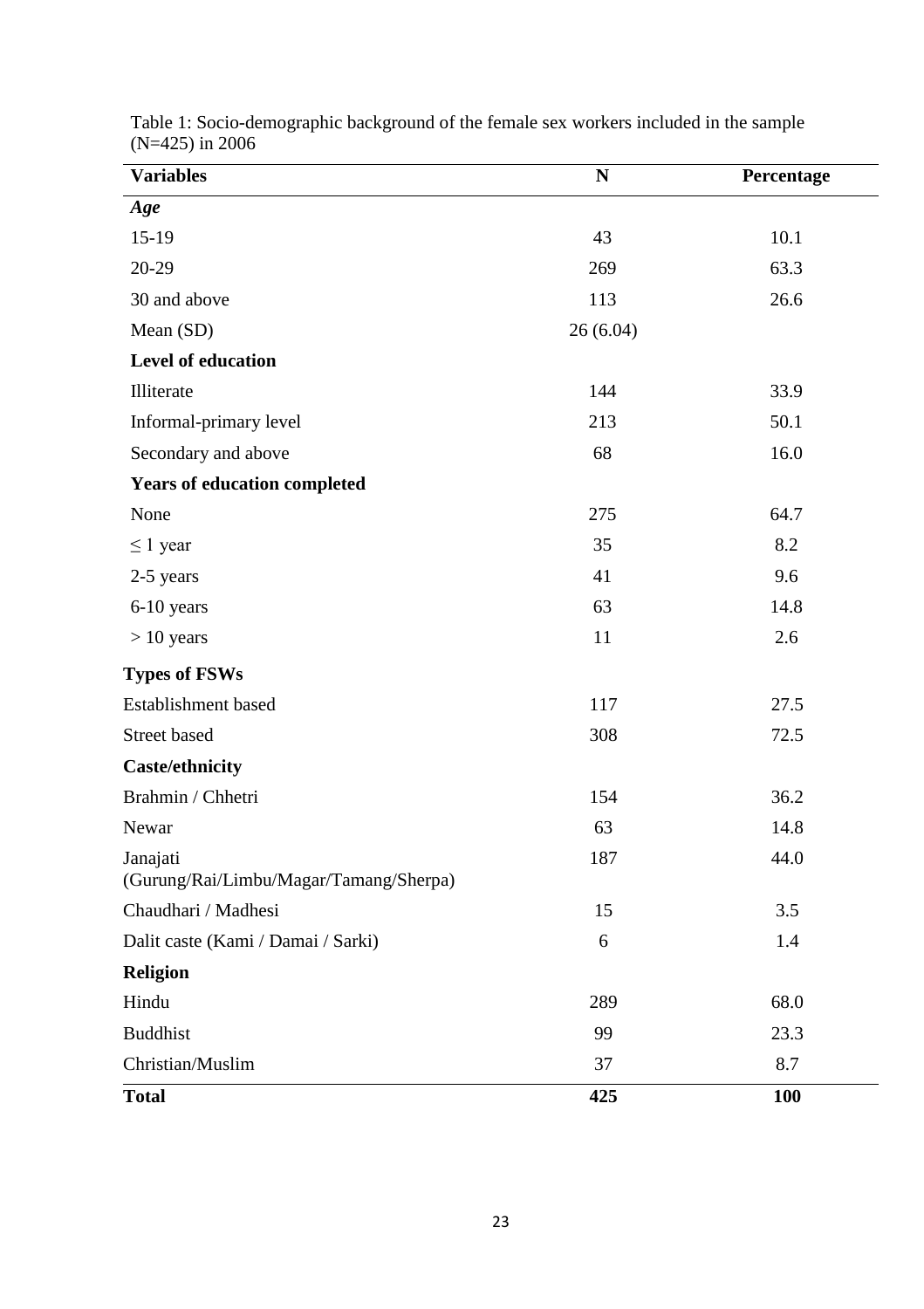| Types of general health problems experienced | $N(N=380)$ (%) |  |
|----------------------------------------------|----------------|--|
| STIs symptoms                                | 117(30.8)      |  |
| Fever                                        | 107(28.2)      |  |
| Back-ache                                    | 93(24.5)       |  |
| Headache                                     | 63(16.6)       |  |
| General cold                                 | 52(13.7)       |  |
| Diarrhoea                                    | 3(0.8)         |  |
| Others                                       | 9(2.3)         |  |

Table 2: Distribution of sample female sex workers' self-reported illness in the past 12 months prior to the study (in 2006)

*Percentage total exceeds 100 due to multiple responses*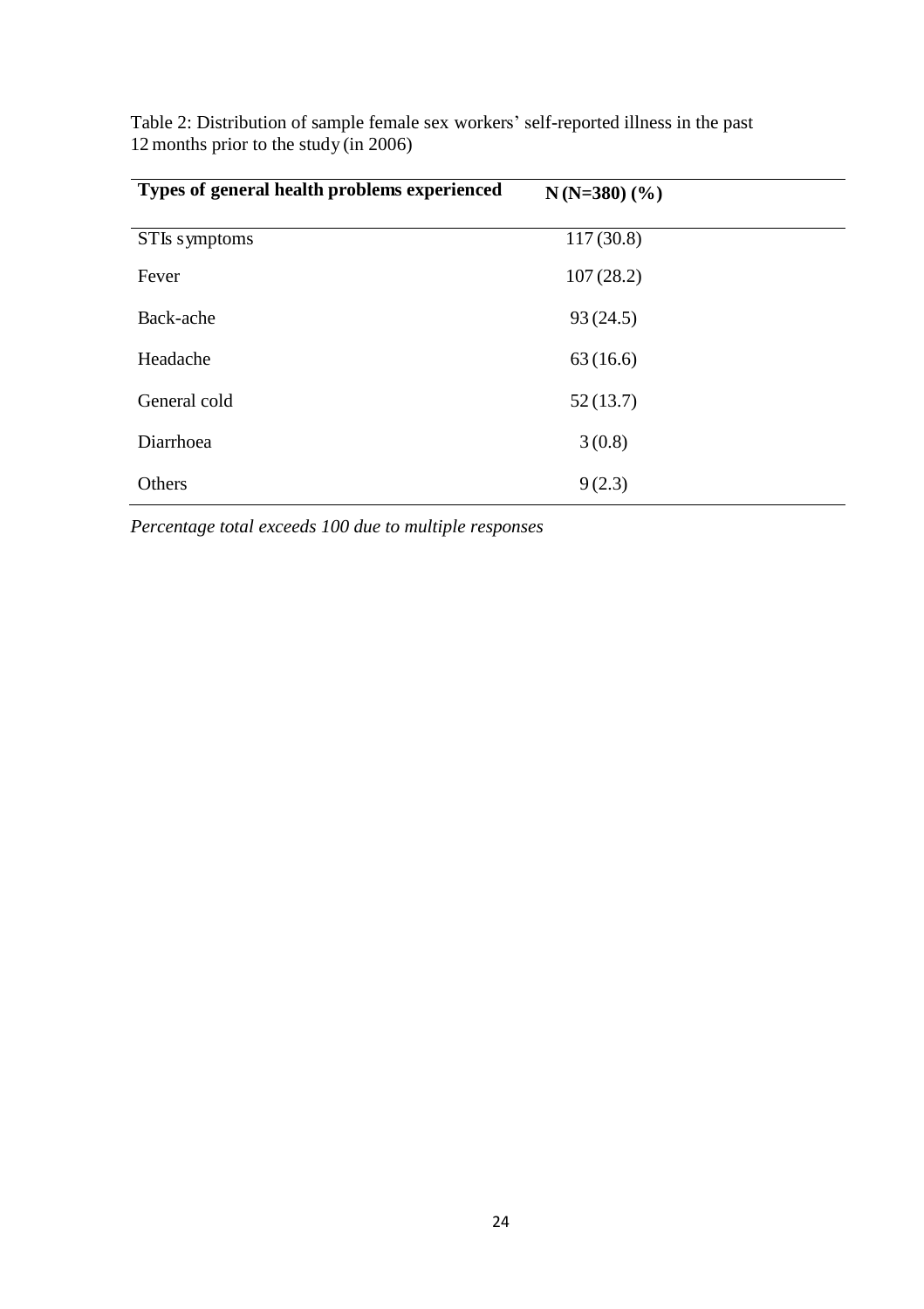| Age group    | Vaginal discharge or vaginal ulcer in the past 12 months |            |     |                |     |                              |
|--------------|----------------------------------------------------------|------------|-----|----------------|-----|------------------------------|
|              |                                                          | Yes        |     | N <sub>0</sub> |     | Chi-square, P value<br>Total |
|              | N                                                        | <b>Row</b> | N   | <b>Row</b>     | N   |                              |
|              |                                                          | $\%$       |     | $\%$           |     |                              |
| $15-19$      | 16                                                       | 37.2       | 27  | 62.8           | 43  |                              |
| $20-29$      | 153                                                      | 56.9       | 116 | 43.1           | 269 | 13.42                        |
| 30 and above | 78                                                       | 69.0       | 35  | 31.0           | 113 | $P = 0.001$                  |
| <b>Total</b> | 247                                                      | 58.1       | 178 | 41.9           | 425 |                              |

Table 3: Distribution of female sex workers who experienced vaginal discharge in the past 12 months prior to the study (N=425).